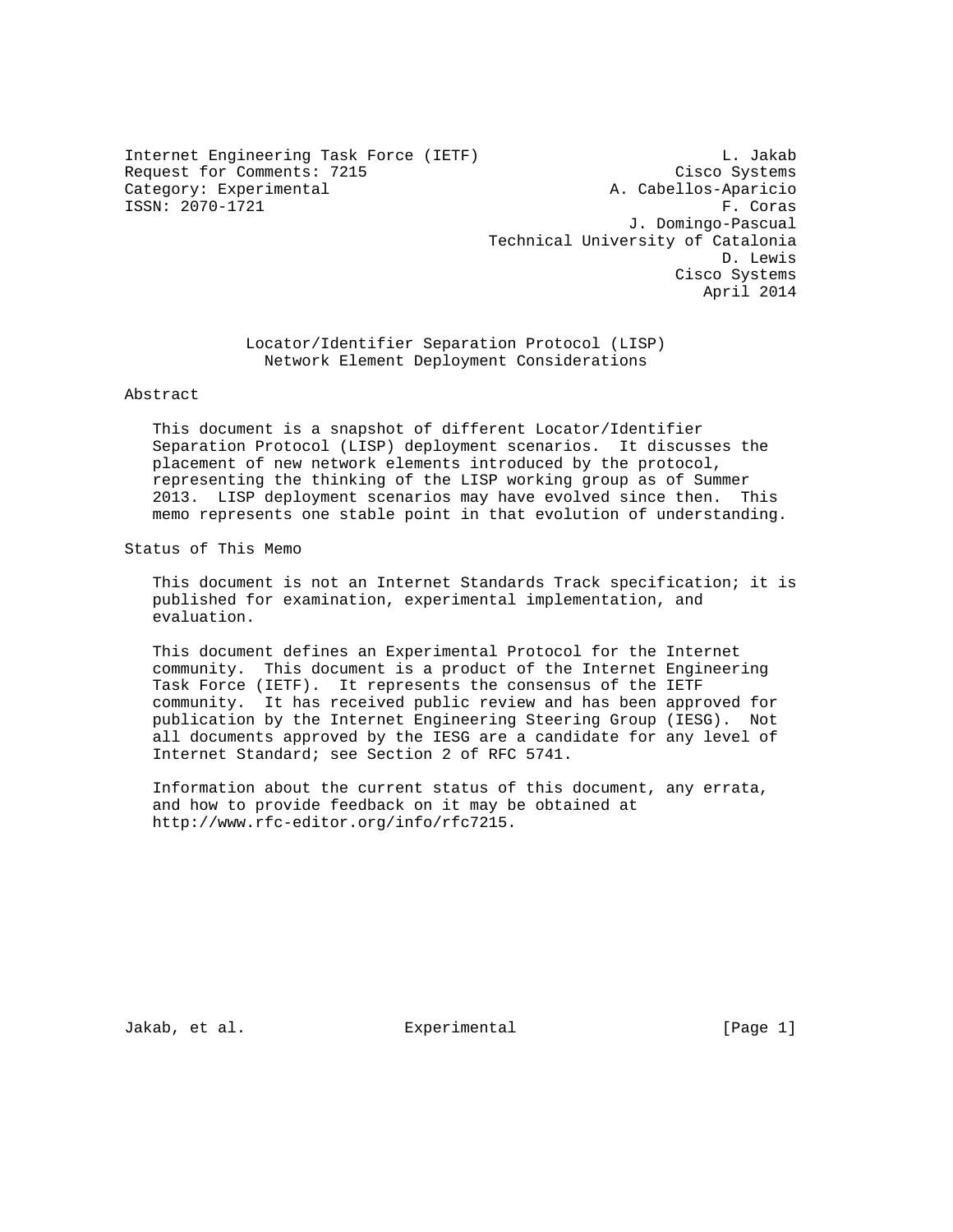Copyright Notice

 Copyright (c) 2014 IETF Trust and the persons identified as the document authors. All rights reserved.

 This document is subject to BCP 78 and the IETF Trust's Legal Provisions Relating to IETF Documents

 (http://trustee.ietf.org/license-info) in effect on the date of publication of this document. Please review these documents carefully, as they describe your rights and restrictions with respect to this document. Code Components extracted from this document must include Simplified BSD License text as described in Section 4.e of the Trust Legal Provisions and are provided without warranty as described in the Simplified BSD License.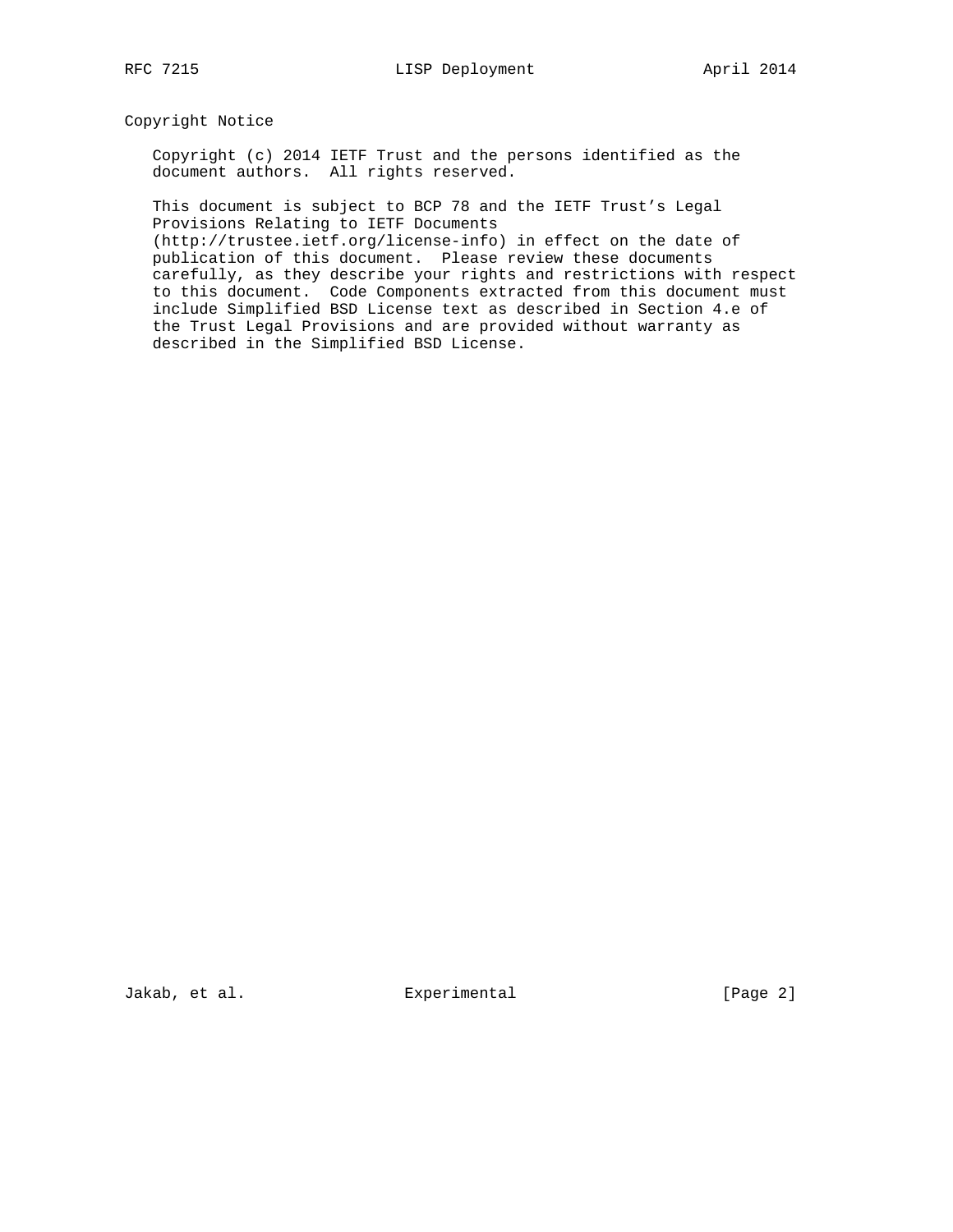Table of Contents

| 2. | 2.1.2.<br>2.1.3. Tunnel Routers behind NAT  8                                                                                                                                                                                  |
|----|--------------------------------------------------------------------------------------------------------------------------------------------------------------------------------------------------------------------------------|
|    | 2.2. Functional Models with Tunnel Routers 9                                                                                                                                                                                   |
|    | 2.2.2. Inter-Service-Provider Traffic Engineering 11                                                                                                                                                                           |
| 3. |                                                                                                                                                                                                                                |
|    |                                                                                                                                                                                                                                |
|    |                                                                                                                                                                                                                                |
|    |                                                                                                                                                                                                                                |
|    | 5.2. Mapping Service Provider (MSP) PITR Service 20                                                                                                                                                                            |
|    | 5.3. Proxy-ITR Route Distribution (PITR-RD) 20                                                                                                                                                                                 |
| 7. |                                                                                                                                                                                                                                |
|    |                                                                                                                                                                                                                                |
|    | Appendix A. Step-by-Step Example BGP-to-LISP Migration Procedure 26<br>A.1. Customer Pre-Install and Pre-Turn-Up Checklist 26<br>A.2. Customer Activating LISP Service 28<br>A.3. Cut-Over Provider Preparation and Changes 29 |

# 1. Introduction

 The Locator/Identifier Separation Protocol (LISP) is designed to address the scaling issues of the global Internet routing system identified in [RFC4984] by separating the current addressing scheme into Endpoint IDentifiers (EIDs) and Routing LOCators (RLOCs). The main protocol specification [RFC6830] describes how the separation is achieved and which new network elements are introduced, and it details the packet formats for the data and control planes.

Jakab, et al. Experimental [Page 3]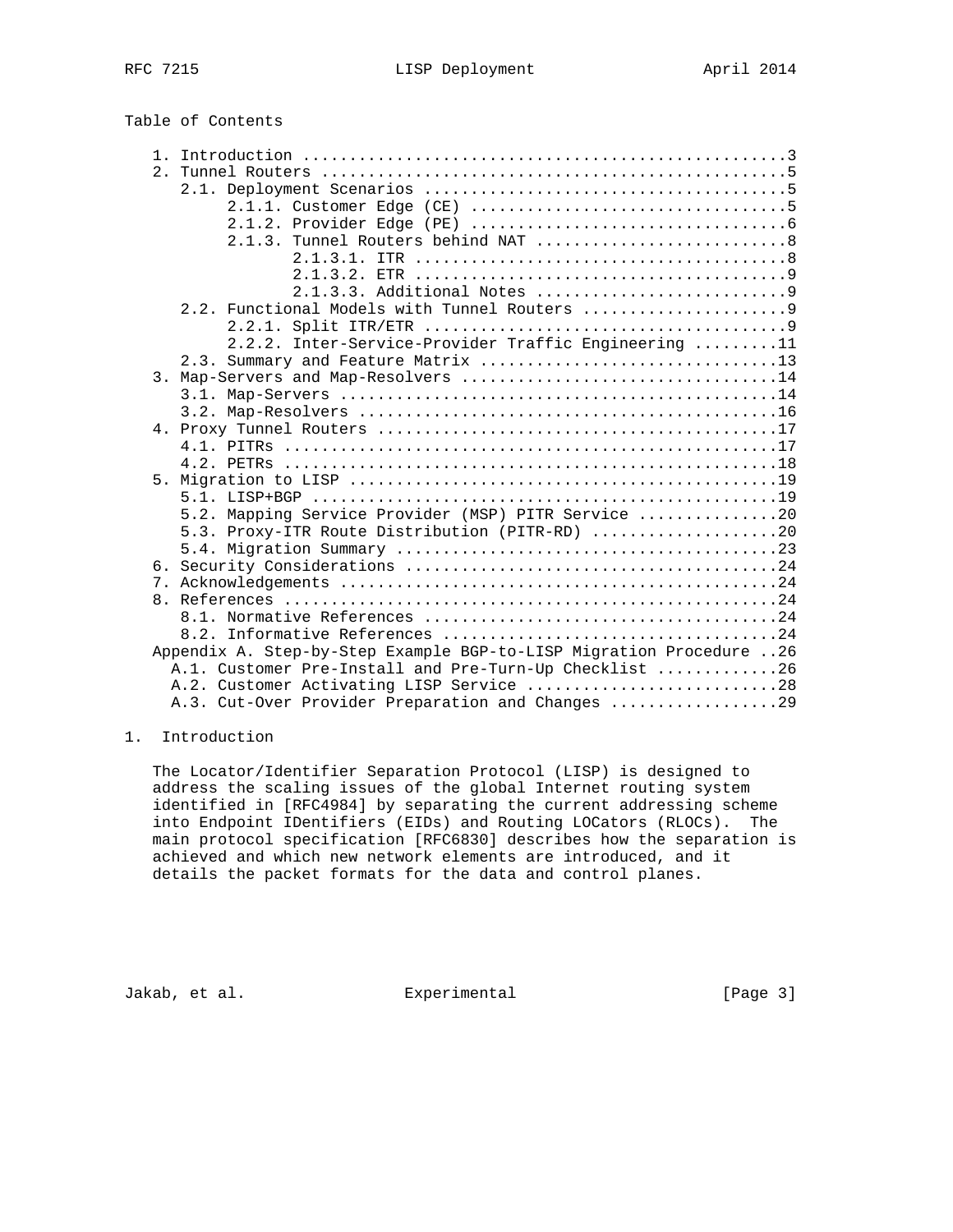LISP assumes that such separation is between the edge and core and uses mapping and encapsulation for forwarding. While the boundary between both is not strictly defined, one widely accepted definition places it at the border routers of stub autonomous systems, which may carry a partial or complete default-free zone (DFZ) routing table. The initial design of LISP took this location as a baseline for protocol development. However, the applications of LISP go beyond just decreasing the size of the DFZ routing table and include improved multihoming and ingress traffic engineering (TE) support for edge networks, and even individual hosts. Throughout this document, we will use the term "LISP site" to refer to these networks/hosts behind a LISP Tunnel Router. We formally define the following two terms:

- Network element: Facility or equipment used in the provision of a communications service over the Internet [TELCO96].
- LISP site: A single host or a set of network elements in an edge network under the administrative control of a single organization, delimited from other networks by LISP Tunnel Router(s).

 Since LISP is a protocol that can be used for different purposes, it is important to identify possible deployment scenarios and the additional requirements they may impose on the protocol specification and other protocols. Additionally, this document is intended as a guide for the operational community for LISP deployments in their networks. It is expected to evolve as LISP deployment progresses, and the described scenarios are better understood or new scenarios are discovered.

 Each subsection considers an element type and discusses the impact of deployment scenarios on the protocol specification. For definitions of terms, please refer to the appropriate documents (as cited in the respective sections).

 This experimental document describes deployment considerations. These considerations and the LISP specifications have areas that require additional experience and measurement. LISP is not recommended for deployment beyond experimental situations. Results of experimentation may lead to modifications and enhancements of LISP mechanisms. Additionally, at the time of this writing there is no standardized security to implement. Beware that there are no countermeasures for any of the threats identified in [LISP-THREATS]. See Section 15 of [RFC6830] for specific known issues that are in need of further work during development, implementation, and experimentation, and see [LISP-THREATS] for recommendations to ameliorate the above-mentioned security threats.

Jakab, et al. Subsectimental Experimental [Page 4]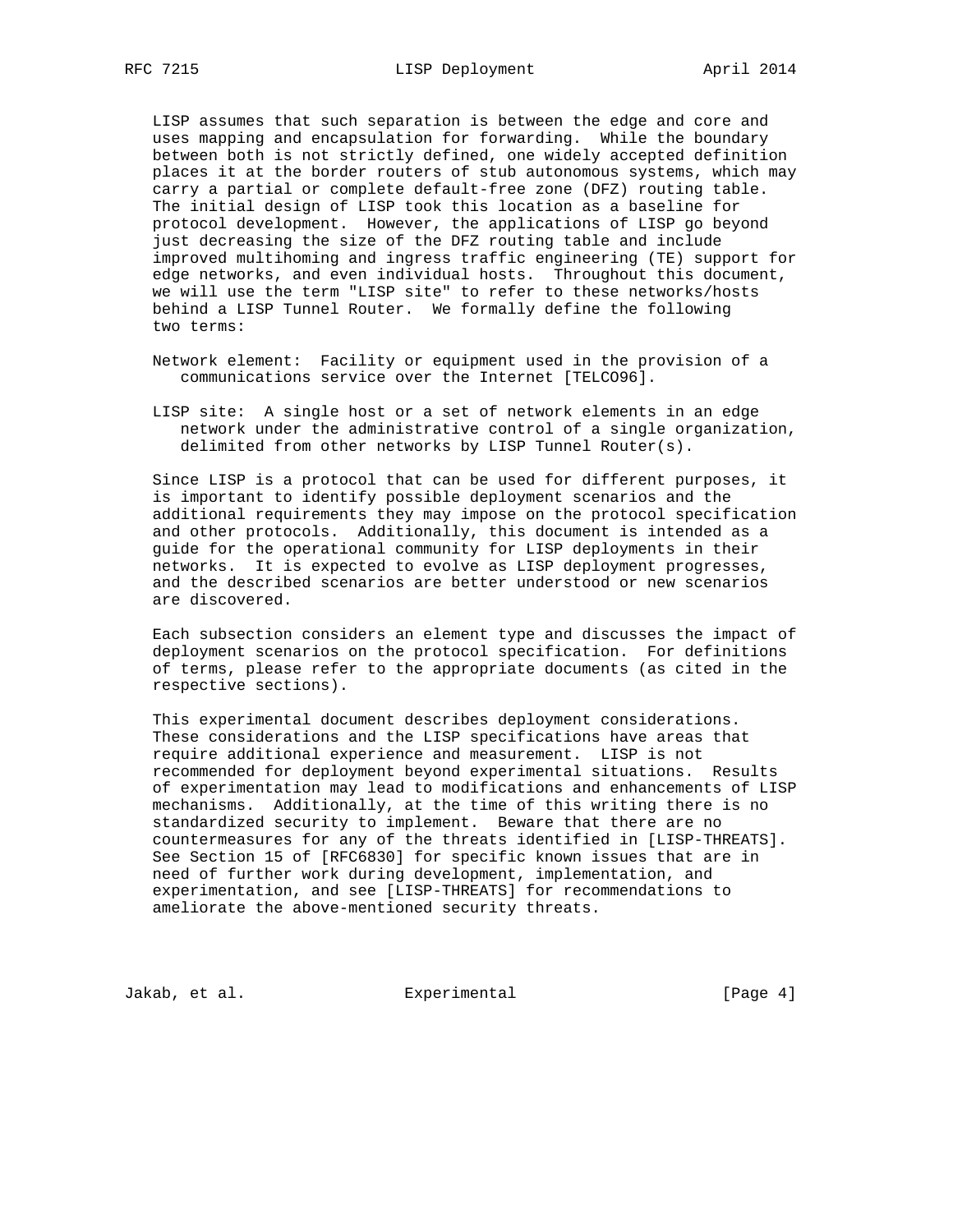2. Tunnel Routers

 The device that is the gateway between the edge and the core is called a Tunnel Router (xTR); it performs one or both of two separate functions:

- 1. Encapsulating packets originating from an end host to be transported over intermediary (transit) networks towards the other endpoint of the communication.
- 2. Decapsulating packets entering from intermediary (transit) networks, originated at a remote end host.

 The first function is performed by an Ingress Tunnel Router (ITR) and the second by an Egress Tunnel Router (ETR).

 Section 8 of the main LISP specification [RFC6830] has a short discussion of where Tunnel Routers can be deployed and some of the associated advantages and disadvantages. This section adds more detail to the scenarios presented there and provides additional scenarios as well. Furthermore, this section discusses functional models, that is, network functions that can be achieved by deploying Tunnel Routers in specific ways.

- 2.1. Deployment Scenarios
- 2.1.1. Customer Edge (CE)

 The first scenario we discuss is the customer edge, when xTR functionality is placed on the router(s) that connects the LISP site to its upstream(s) but is under its control. As such, this is the most common expected scenario for xTRs, and this document considers it the reference location, comparing the other scenarios to this one.



Figure 1: xTRs at the Customer Edge

Jakab, et al. Experimental [Page 5]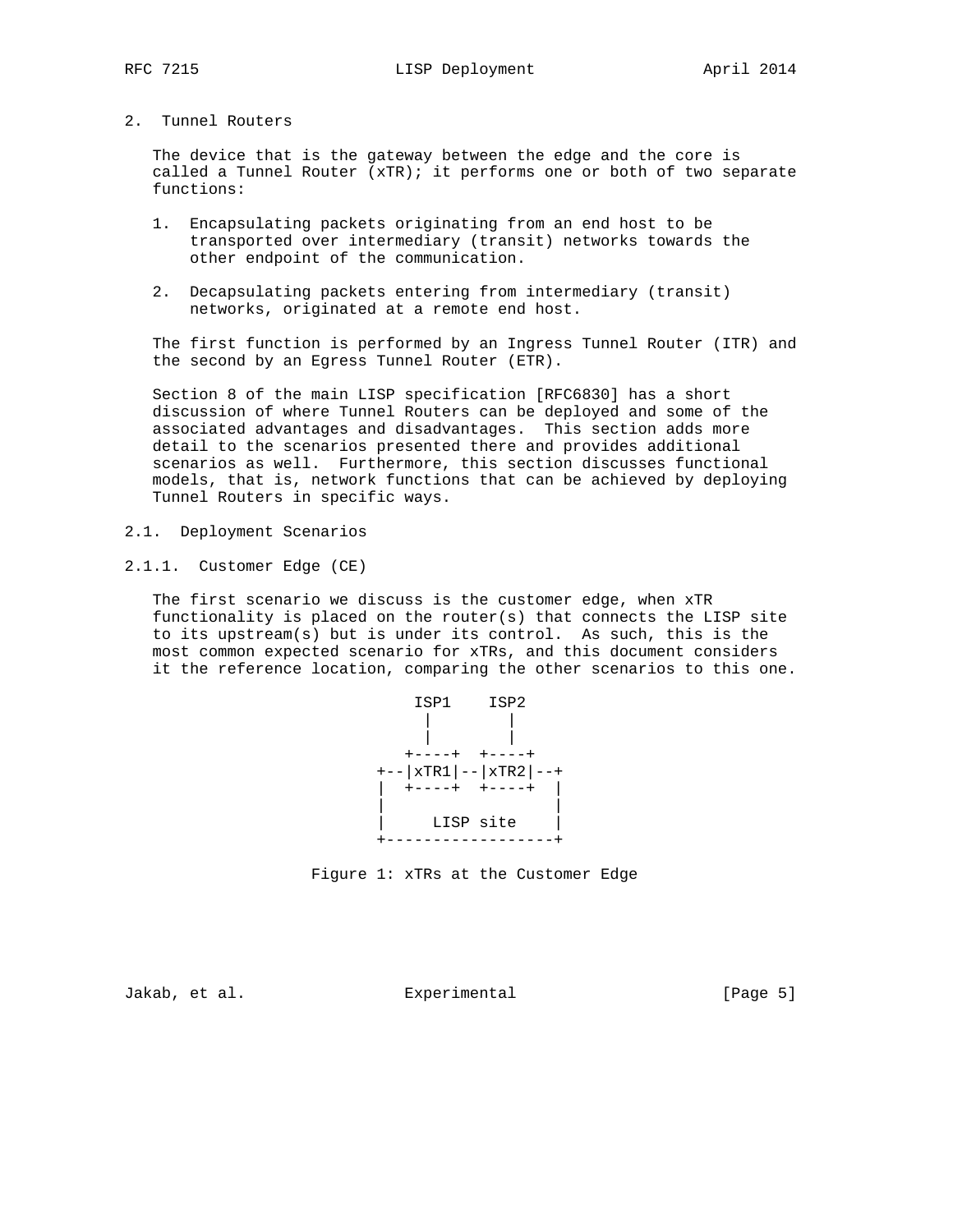From the LISP site's perspective, the main advantage of this type of deployment (compared to the one described in the next section) is having direct control over its ingress traffic engineering. This makes it easy to set up and maintain active/active, active/backup, or more complex TE policies, adding ISPs and additional xTRs at will, without involving third parties.

 Being under the same administrative control, reachability information of all ETRs is easier to synchronize, because the necessary control traffic can be allowed between the locators of the ETRs. A correct synchronous global view of the reachability status is thus available, and the Locator-Status-Bits can be set correctly in the LISP data header of outgoing packets.

 By placing the Tunnel Router at the edge of the site, existing internal network configuration does not need to be modified. Firewall rules, router configurations, and address assignments inside the LISP site remain unchanged. This helps with incremental deployment and allows a quick upgrade path to LISP. For larger sites distributed in geographically diverse points of presence (PoPs) and having many external connections and complex internal topology, it may, however, make more sense to both encapsulate and decapsulate as soon as possible, to benefit from the information in the IGP to choose the best path. See Section 2.2.1 for a discussion of this scenario.

 Another thing to consider when placing Tunnel Routers is MTU issues. Encapsulation increases the amount of overhead associated with each packet. This added overhead decreases the effective end-to-end path MTU (unless fragmentation and reassembly are used). Some transit networks are known to provide larger MTU values than the typical value of 1500 bytes for popular access technologies used at end hosts (e.g., IEEE 802.3 and 802.11). However, placing the LISP router connecting to such a network at the customer edge could possibly bring up MTU issues, depending on the link type to the provider as opposed to the following scenario. See [RFC4459] for MTU considerations of tunneling protocols and how to mitigate potential issues. Still, even with these mitigations, path MTU issues are still possible.

# 2.1.2. Provider Edge (PE)

 The other location at the core-edge boundary for deploying LISP routers is at the Internet service provider edge. The main incentive for this case is that the customer does not have to upgrade the CE router(s) or change the configuration of any equipment. Encapsulation/decapsulation happens in the provider's network, which may be able to serve several customers with a single device. For

Jakab, et al. Experimental [Page 6]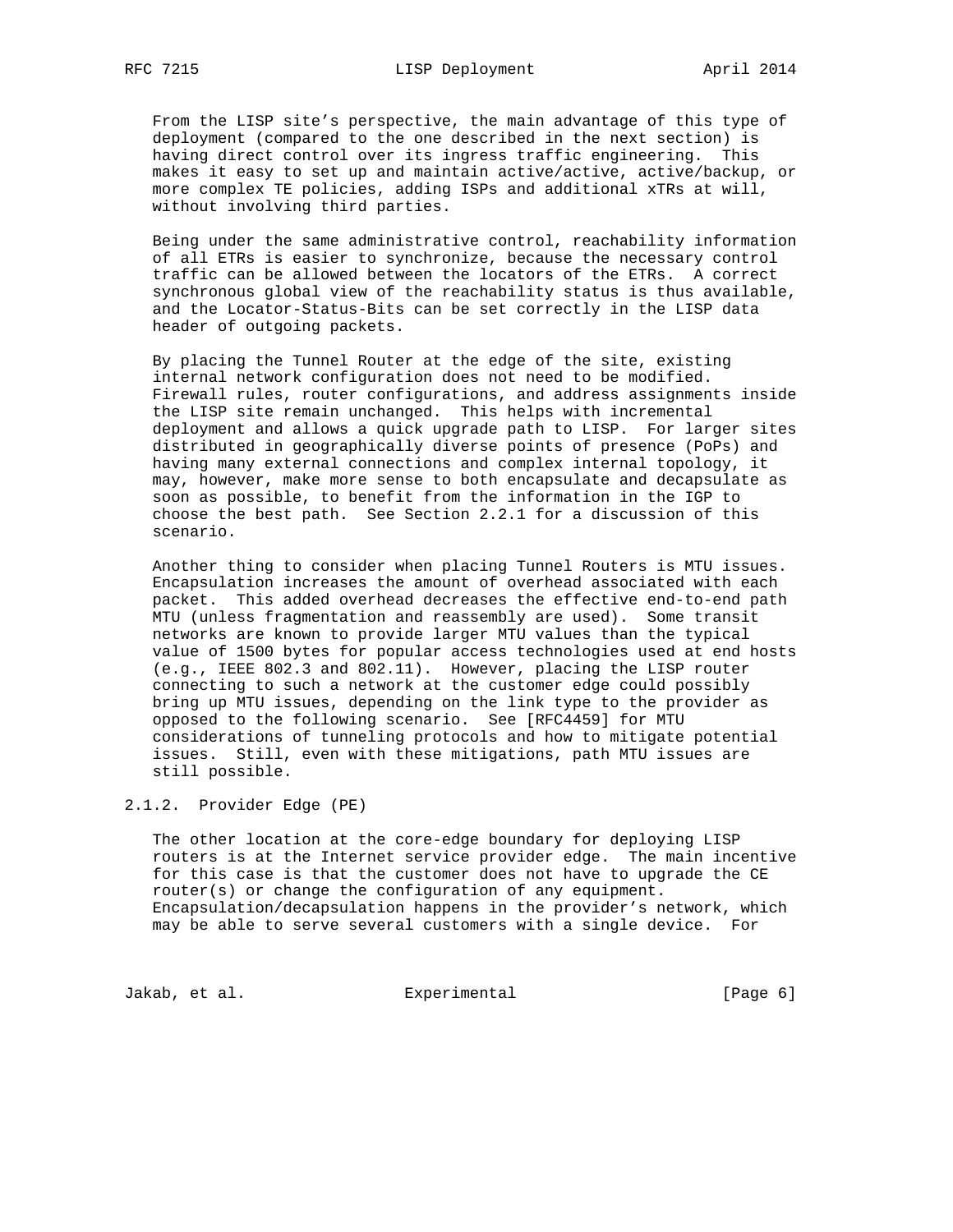large ISPs with many residential/business customers asking for LISP, this can lead to important savings, since there is no need to upgrade the software (or hardware, if that's the case) at each client's location. Instead, they can upgrade the software (or hardware) on a few PE routers serving the customers. This scenario is depicted in Figure 2.



Figure 2: xTRs at the Provider Edge

 While this approach can make transition easy for customers and may be cheaper for providers, the LISP site loses one of the main benefits of LISP: ingress traffic engineering. Since the provider controls the ETRs, additional complexity would be needed to allow customers to modify their mapping entries.

 The problem is aggravated when the LISP site is multihomed. Consider the scenario in Figure 2: whenever a change to TE policies is required, the customer contacts both ISP1 and ISP2 to make the necessary changes on the routers (if they provide this possibility). It is, however, unlikely that both ISPs will apply changes simultaneously, which may lead to inconsistent state for the mappings of the LISP site. Since the different upstream ISPs are usually competing business entities, the ETRs may even be configured to compete, to either attract all the traffic or get no traffic. The former will happen if the customer pays per volume, the latter if the connectivity has a fixed price. A solution could be to configure the Map-Server(s) to do proxy-replying and have the Mapping Service Provider (MSP) apply policies.

 Additionally, since xTR1, xTR2, and xTR3 are in different administrative domains, locator reachability information is unlikely to be exchanged among them, making it difficult to set the Locator-Status-Bits (LSBs) correctly on encapsulated packets. Because of this, and due to the security concerns about LSBs as described in [LISP-THREATS], their use is discouraged (set the L-bit to 0). Map-Versioning is another alternative [RFC6834].

Jakab, et al. Experimental [Page 7]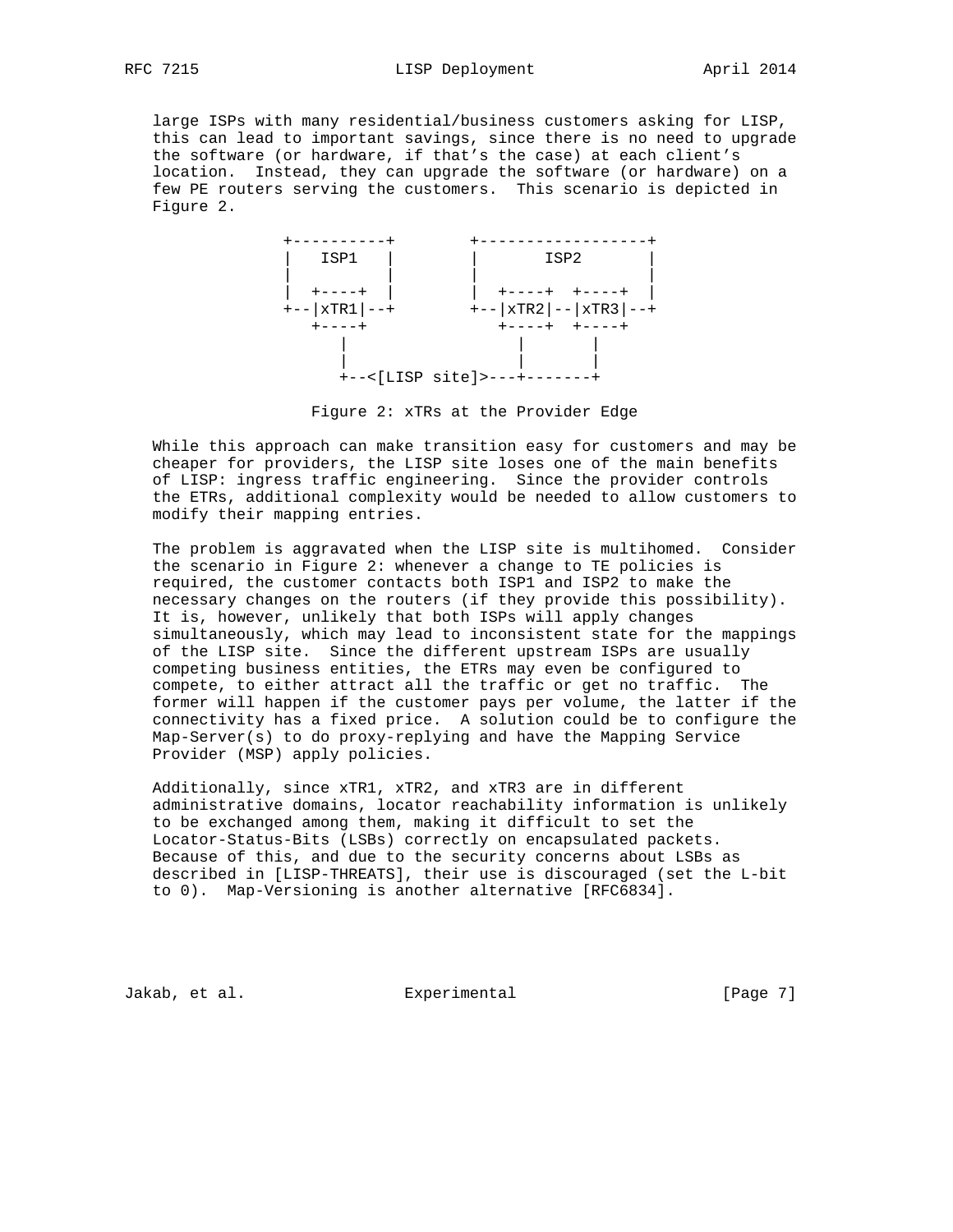Compared to the customer edge scenario, deploying LISP at the provider edge might have the advantage of diminishing potential MTU issues, because the Tunnel Router is closer to the core, where links typically have higher MTUs than edge network links.

## 2.1.3. Tunnel Routers behind NAT

 "NAT" in this section refers to IPv4 network address and port translation.

2.1.3.1. ITR

| $-1$  |                            |     |                     | $-$ '' |       |  |
|-------|----------------------------|-----|---------------------|--------|-------|--|
| EID   | (Private)<br>$---[ITR]---$ | NAT | (Public),'          |        | RLOC  |  |
| space | (Address)                  | Box | $\vert$ (Address) . |        | space |  |
|       |                            |     |                     |        |       |  |

Figure 3: ITR behind NAT

 Packets encapsulated by an ITR are just UDP packets from a NAT device's point of view, and they are handled like any UDP packet; there are no additional requirements for LISP data packets.

 Map-Requests sent by an ITR, which create the state in the NAT table, have a different 5-tuple in the IP header than the Map-Reply generated by the authoritative ETR. Since the source address of this packet is different from the destination address of the request packet, no state will be matched in the NAT table and the packet will be dropped. To avoid this, the NAT device has to do the following:

- o Send all UDP packets with source port 4342, regardless of the destination port, to the RLOC of the ITR. The simplest way to achieve this is configuring 1:1 NAT mode from the external RLOC of the NAT device to the ITR's RLOC (called "DMZ" mode in consumer broadband routers).
- o Rewrite the ITR-AFI and "Originating ITR RLOC Address" fields in the payload.

This setup supports only a single ITR behind the NAT device.

Jakab, et al. Sand Experimental Contract (Page 8)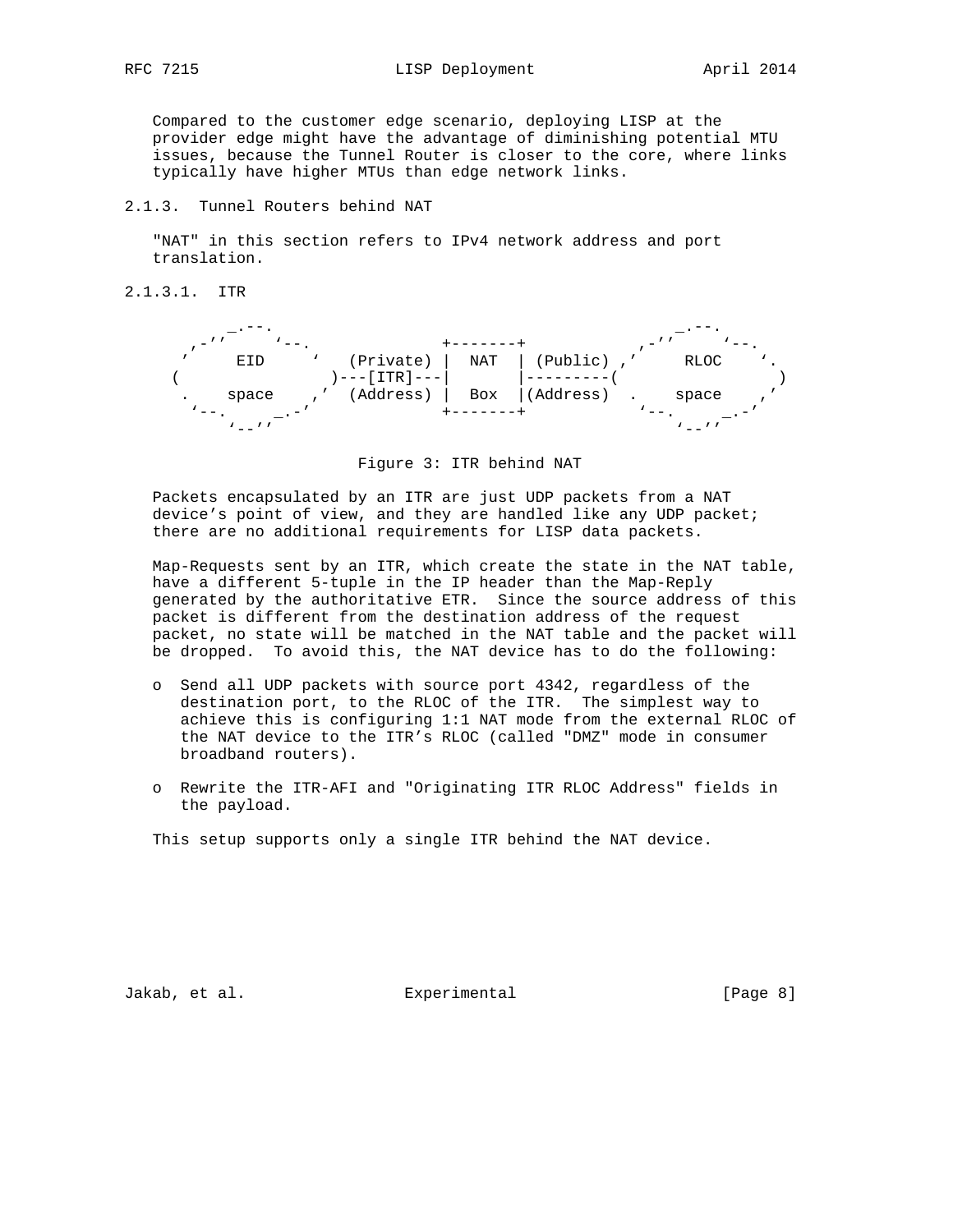# 2.1.3.2. ETR

 An ETR placed behind NAT is reachable from the outside by the Internet-facing locator of the NAT device. It needs to know this locator (and configure a loopback interface with it), so that it can use it in Map-Reply and Map-Register messages. Thus, support for dynamic locators for the mapping database is needed in LISP equipment.

Again, only one ETR behind the NAT device is supported.

 \_.--. \_.--. ,-'' '--. +-------+ ,-'' '--. ' EID ' (Private) | NAT | (Public) ,' RLOC '. ( )---[ETR]---| |---------( ) . space ,' (Address) | Box |(Address) . space ,' '--. \_.-' +-------+ '--. \_.-'  $\mathcal{N}=+L$ ' ' $\mathcal{N}=+L$ ' ' $\mathcal{N}=+L$ ' ' $\mathcal{N}=+L$ ' ' $\mathcal{N}=+L$ ' ' $\mathcal{N}=+L$ ' ' $\mathcal{N}=+L$ ' ' $\mathcal{N}=+L$ ' ' $\mathcal{N}=+L$ ' ' $\mathcal{N}=+L$ ' ' $\mathcal{N}=+L$ ' ' $\mathcal{N}=+L$ ' ' $\mathcal{N}=+L$ ' ' $\mathcal{N}=+L$ ' ' $\mathcal{N}=+L$ ' ' $\mathcal{N}=+L$ ' ' $\mathcal{N}=+L$ ' '

#### Figure 4: ETR behind NAT

# 2.1.3.3. Additional Notes

 An implication of the issues described above is that LISP sites with xTRs cannot be behind carrier-based NATs, since two different sites would collide on the same forwarded UDP port. An alternative to static hole-punching to explore is the use of the Port Control Protocol (PCP) [RFC6887].

 We only include this scenario due to completeness, to show that a LISP site can be deployed behind NAT should it become necessary. However, LISP deployments behind NAT should be avoided, if possible.

## 2.2. Functional Models with Tunnel Routers

 This section describes how certain LISP deployments can provide network functions.

# 2.2.1. Split ITR/ETR

 In a simple LISP deployment, xTRs are located at the border of the LISP site (see Section 2.1.1). In this scenario, packets are routed inside the domain according to the EID. However, more complex networks may want to route packets according to the destination RLOC. This would enable them to choose the best egress point.

Jakab, et al. Experimental [Page 9]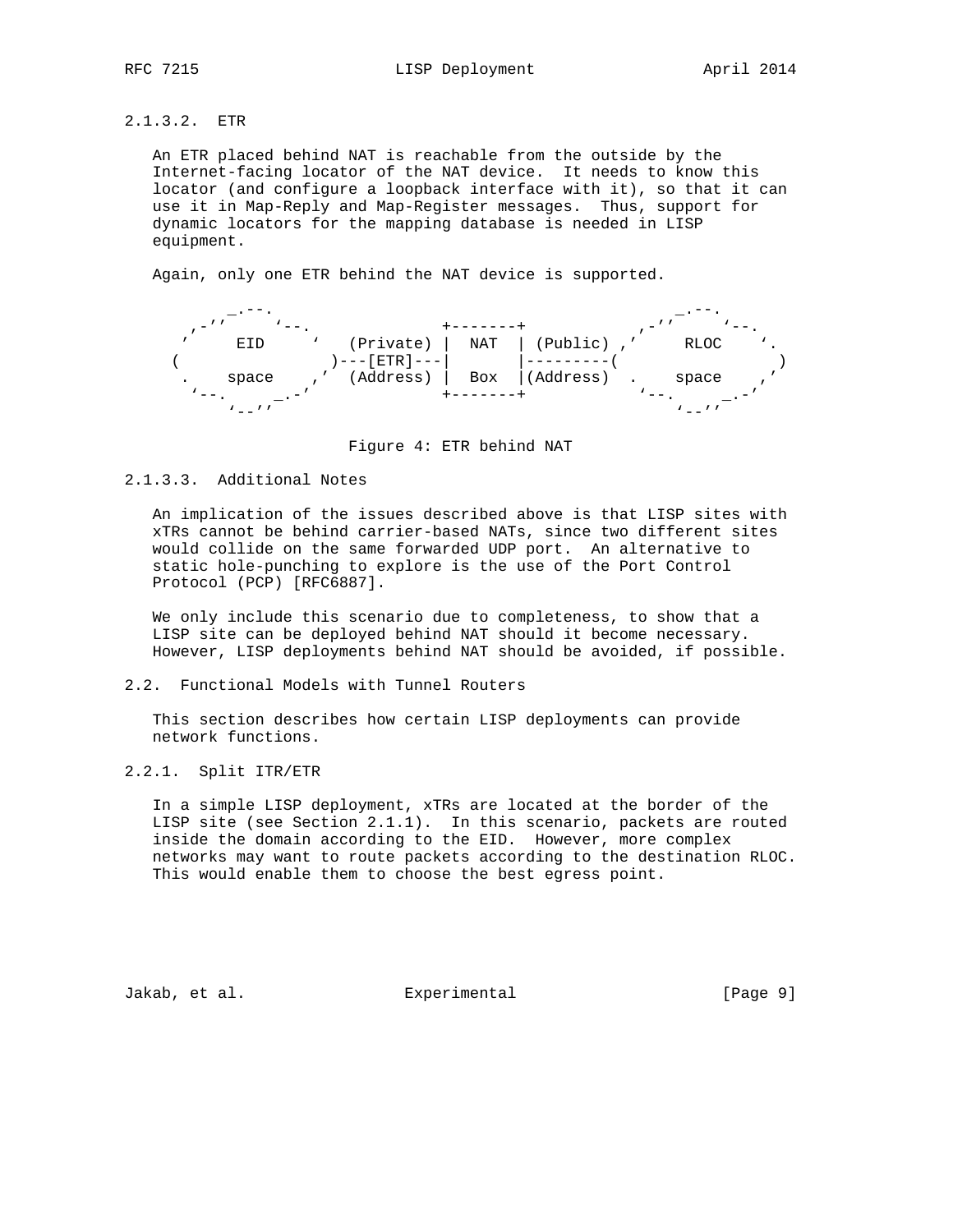The LISP specification separates the ITR and ETR functionality and allows both entities to be deployed in separated network equipment. ITRs can be deployed closer to the host (i.e., access routers). This way, packets are encapsulated as soon as possible, and egress point selection is driven by operational policy. In turn, ETRs can be deployed at the border routers of the network, and packets are decapsulated as soon as possible. Once decapsulated, packets are routed based on the destination EID according to internal routing policy.

We can see an example in Figure 5. The Source (S) transmits packets using its EID, and in this particular case packets are encapsulated at ITR\_1. The encapsulated packets are routed inside the domain according to the destination RLOC and can egress the network through the best point (i.e., closer to the RLOC's Autonomous System (AS)). On the other hand, inbound packets are received by ETR\_1, which decapsulates them. Then, packets are routed towards S according to the EID, again following the best path.



Figure 5: Split ITR/ETR Scenario

This scenario has a set of implications:

- o The site must carry more-specific routes in order to choose the best egress point, and typically BGP is used for this, increasing the complexity of the network. However, this is usually already the case for LISP sites that would benefit from this scenario.
- o If the site is multihomed to different ISPs and any of the upstream ISPs are doing unicast reverse path forwarding (uRPF) filtering, this scenario may become impractical. To set the correct source RLOC in the encapsulation header, ITRs need to first determine which ETR will be used by the outgoing packet. This adds complexity and reliability concerns.

Jakab, et al. Experimental [Page 10]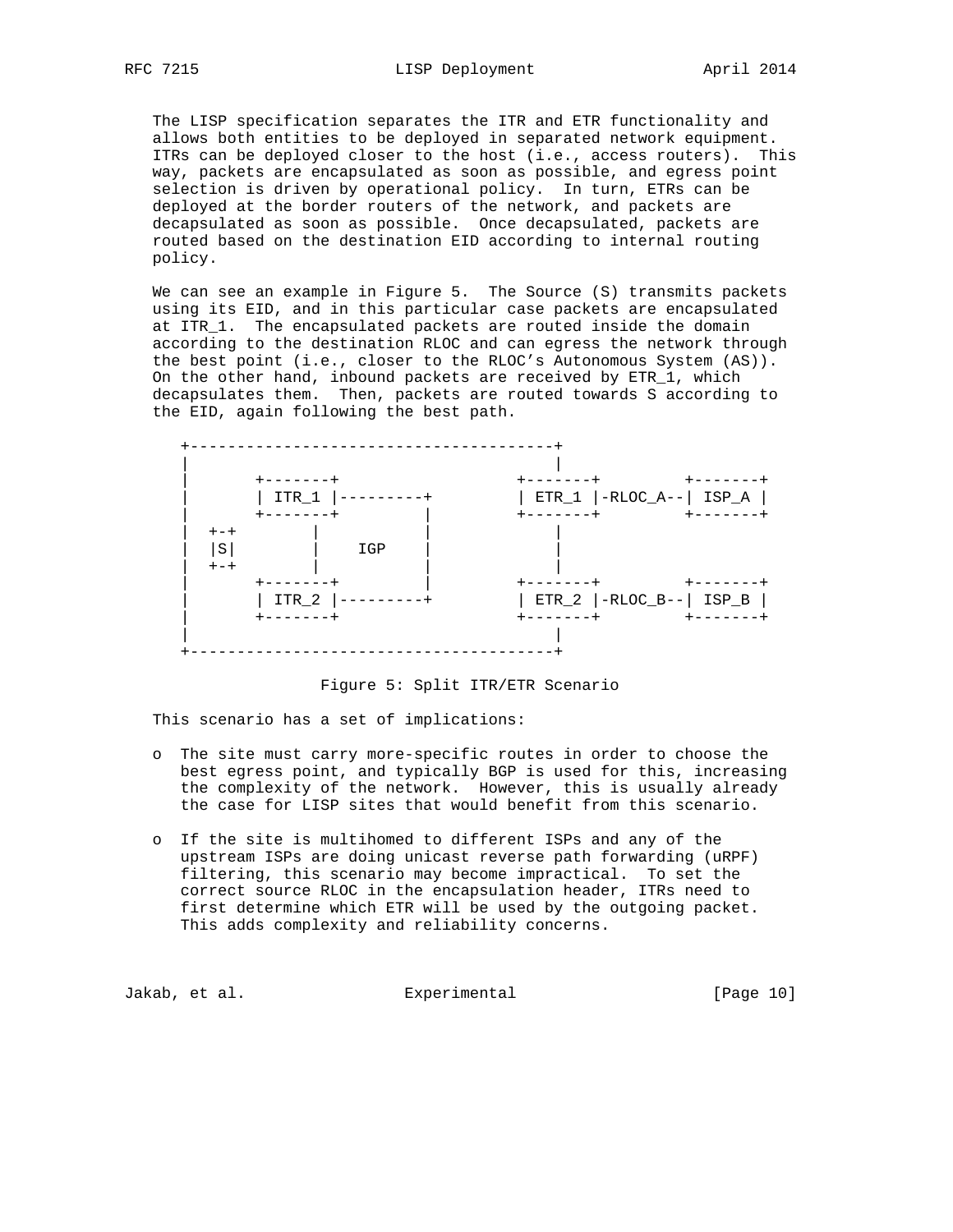- o In LISP, ITRs set the reachability bits when encapsulating data packets. Hence, ITRs need a mechanism to be aware of the liveness of all ETRs serving their site.
- o The MTU within the site network must be large enough to accommodate encapsulated packets.
- o In this scenario, each ITR is serving fewer hosts than in the case when it is deployed at the border of the network. It has been shown that the cache hit rate grows logarithmically with the amount of users [CACHE]. Taking this into account, when ITRs are deployed closer to the host the effectiveness of the mapping cache may be lower (i.e., the miss rate is higher). Another consequence of this is that the site may transmit a higher amount of Map-Requests, increasing the load on the distributed mapping database.
- o By placing the ITRs inside the site, they will still need global RLOCs. This may add complexity to intra-site routing configurations and more intra-site issues when there is a change of providers.

### 2.2.2. Inter-Service-Provider Traffic Engineering

 At the time of this writing, if two ISPs want to control their ingress TE policies for transit traffic between them, they need to rely on existing BGP mechanisms. This typically means deaggregating prefixes to choose on which upstream link packets should enter. This either is not feasible (if fine-grained per-customer control is required, the very-specific prefixes may not be propagated) or increases DFZ table size.

 Typically, LISP is seen as applicable only to stub networks; however, LISP can also be applied in a recursive manner, providing service provider ingress/egress TE capabilities without impacting the DFZ table size.

 In order to implement this functionality with LISP, consider the scenario depicted in Figure 6. The two ISPs willing to achieve ingress/egress TE are labeled as ISP\_A and ISP\_B. They are servicing Stub1 and Stub2, respectively. Both are required to be LISP sites with their own xTRs. In this scenario, we assume that Stub1 and Stub2 are communicating with each other; thus, ISP\_A and ISP\_B offer transit for such communications. ISP\_A has RLOC\_A1 and RLOC\_A2 as upstream IP addresses, while ISP\_B has RLOC\_B1 and RLOC\_B2. The shared goal among ISP\_A and ISP\_B is to control the transit traffic flow between RLOC\_A1/A2 and RLOC\_B1/B2.

Jakab, et al. Sand Experimental Experimental [Page 11]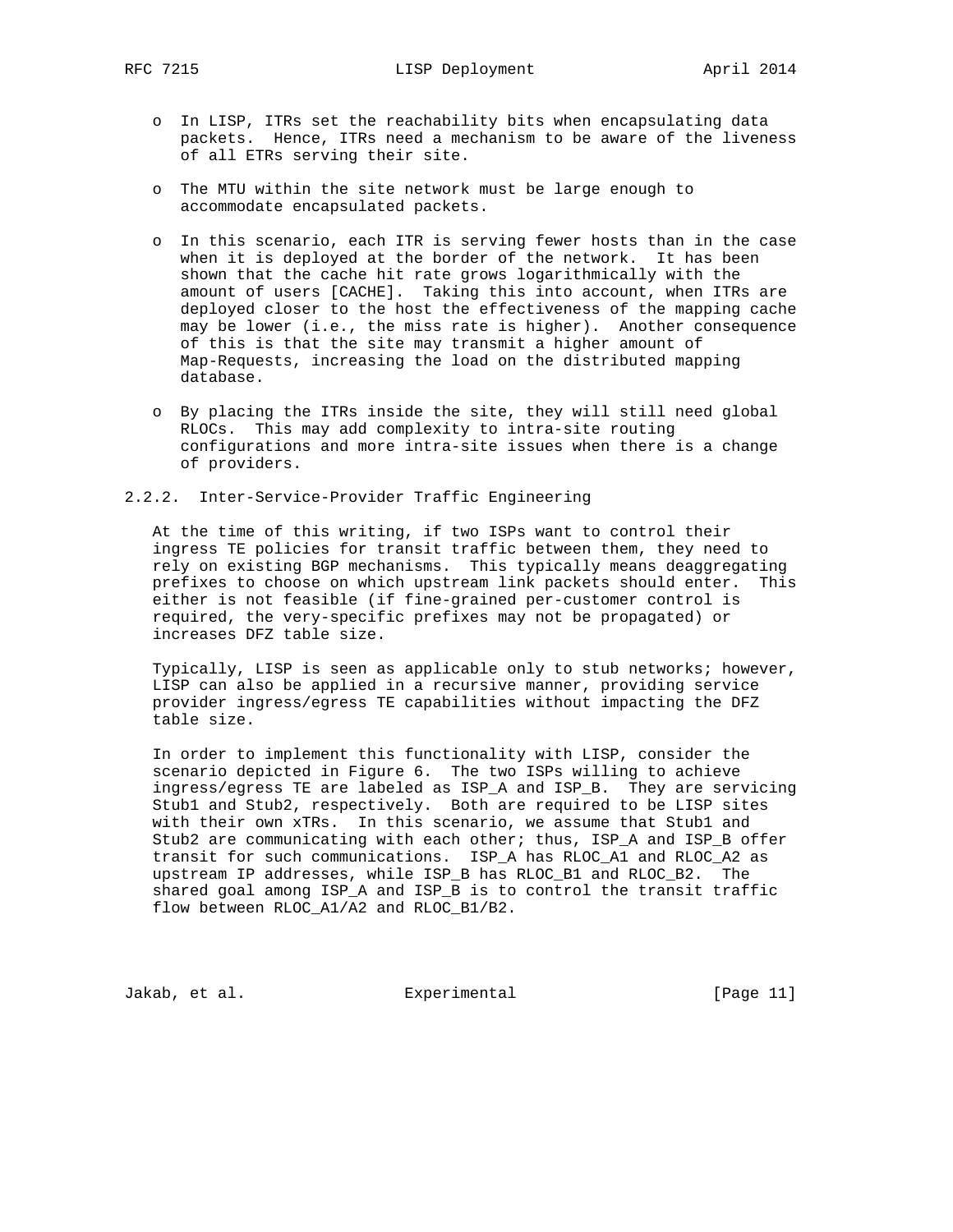

Figure 6: Inter-Service-Provider TE Scenario

 Both ISPs deploy xTRs on RLOC\_A1/A2 and RLOC\_B1/B2, respectively and reach a bilateral agreement to deploy their own private mapping system. This mapping system contains bindings between the RLOCs of Stub1 and Stub2 (owned by ISP\_A and ISP\_B, respectively) and RLOC\_A1/ A2 and RLOC\_B1/B2. Such bindings are in fact the TE policies between both ISPs, and the convergence time is expected to be fast, since ISPs only have to update/query a mapping to/from the database.

 The packet flow is as follows. First, a packet originated at Stub1 towards Stub2 is LISP encapsulated by Stub1's xTR. The xTR of ISP\_A recursively encapsulates it, and according to the TE policies stored in the private mapping system the ISP\_A xTR chooses RLOC\_B1 or RLOC\_B2 as the outer encapsulation destination. Note that the packet transits between ISP\_A and ISP\_B double-encapsulated. Upon reception at the xTR of ISP\_B, the packet is decapsulated and sent towards Stub2, which performs the last decapsulation.

 This deployment scenario, which uses recursive LISP, includes three important caveats. First, it is intended to be deployed between only two ISPs. If more than two ISPs use this approach, then either the xTRs deployed at the participating ISPs must query multiple mapping systems, or the ISPs must agree on a common shared mapping system. Furthermore, keeping this deployment scenario restricted to only two ISPs maintains a scalable solution, given that only two entities need to agree on using recursive LISP and only one private mapping system is involved.

 Second, the scenario is only recommended for ISPs providing connectivity to LISP sites, such that source RLOCs of packets to be recursively encapsulated belong to said ISP. Otherwise, the participating ISPs must register prefixes they do not own in the above-mentioned private mapping system. This results in either requiring complex authentication mechanisms or enabling simple traffic redirection attacks. Failure to follow these recommendations may lead to operational security issues when deploying this scenario.

 And third, recursive encapsulation models are typically complex to troubleshoot and debug.

Jakab, et al. Subsectimental Experimental [Page 12]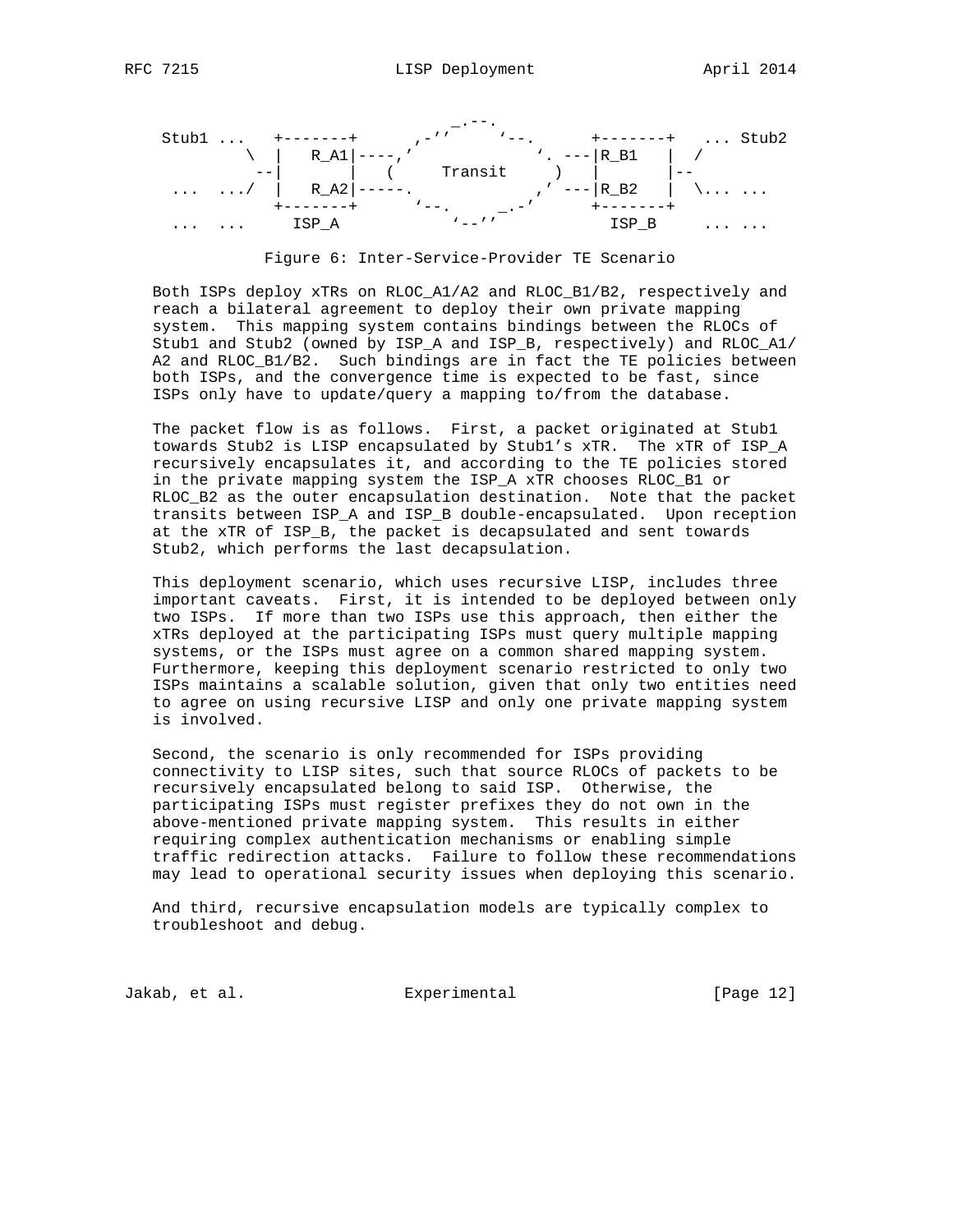Besides these recommendations, the main disadvantages of this deployment case are:

- o An extra LISP header is needed. This increases the packet size and requires that the MTU between both ISPs accommodate double encapsulated packets.
- o The ISP ITR must encapsulate packets and therefore must know the RLOC-to-RLOC bindings. These bindings are stored in a mapping database and may be cached in the ITR's mapping cache. Cache misses lead to an additional lookup latency, unless a push-based mapping system is used for the private mapping system.
- o Maintaining the shared mapping database involves operational overhead.
- 2.3. Summary and Feature Matrix

 When looking at the deployment scenarios and functional models above, there are several things to consider when choosing an appropriate model, depending on the type of the organization doing the deployment.

 For home users and small sites that wish to multihome and have control over their ISP options, the "CE" scenario offers the most advantages: it's simple to deploy, and in some cases it only requires a software upgrade of the Customer Premises Equipment (CPE), getting mapping service, and configuring the router. It retains control of TE and choosing upstreams by the user. It doesn't provide too many advantages to ISPs, due to the lessened dependence on their services in cases of multihomed clients. It is also unlikely that ISPs wishing to offer LISP to their customers will choose the "CE" model, as they would need to send a technician to each customer and, potentially, a new CPE device. Even if they have remote control over the router and a software upgrade could add LISP support, the operation is too risky.

 For a network operator, a good option to deploy is the "PE" scenario, unless a hardware upgrade is required for its edge routers to support LISP (in which case upgrading CPEs may be simpler). It retains control of TE as well as the choice of Proxy Egress Tunnel Router (PETR) and Map-Server/Map-Resolver. It also lowers potential MTU issues, as discussed above. Network operators should also explore the "inter-service-provider TE" (recursive) functional model for their TE needs.

 To optimize their traffic flow, large organizations can benefit the most from the "split ITR/ETR" functional model.

Jakab, et al. Experimental [Page 13]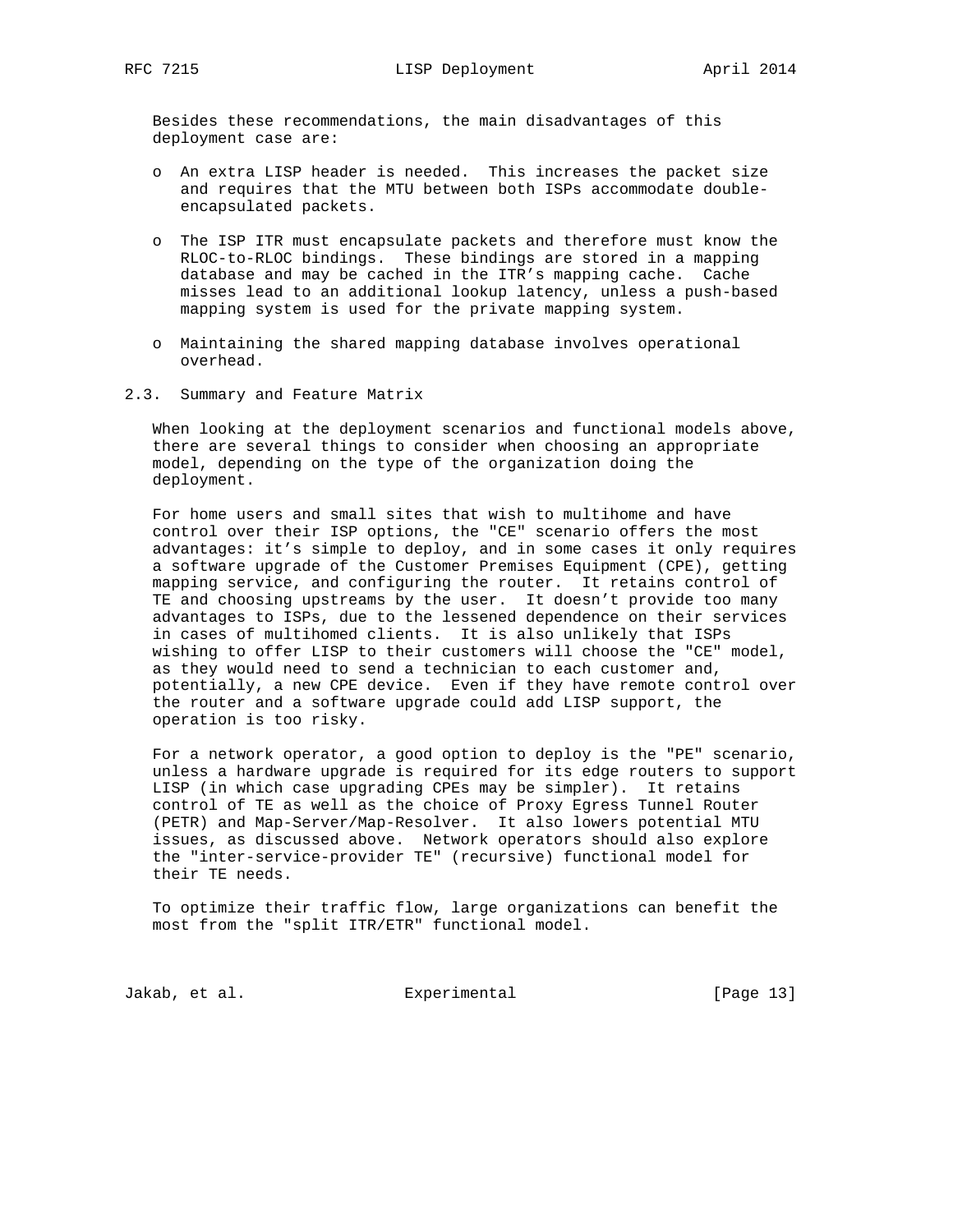The following table gives a quick overview of the features supported by each of the deployment scenarios discussed above (marked with an "x" in the appropriate column): "CE" for customer edge, "PE" for provider edge, "Split" for split ITR/ETR, and "Recursive" for inter-service-provider traffic engineering. The discussed features include:

- Control of ingress TE: This scenario allows the LISP site to easily control LISP ingress traffic engineering policies.
- No modifications to existing int. network infrastructure: This scenario doesn't require the LISP site to modify internal network configurations.
- Locator-Status-Bits sync: This scenario allows easy synchronization of the Locator Status Bits.

 MTU/PMTUD issues minimized: The scenario minimizes potential MTU and Path MTU Discovery (PMTUD) issues.

| Feature                                               | CE           | PF. |              | Split Recursive | NAT |
|-------------------------------------------------------|--------------|-----|--------------|-----------------|-----|
| Control of ingress TE<br>No modifications to existing | x            |     | $\mathbf{x}$ |                 |     |
| int, network infrastructure                           | $\mathbf{x}$ | x   |              |                 | x   |
| Locator-Status-Bits sync                              |              |     | x            |                 |     |
| MTU/PMTUD issues minimized                            |              |     |              |                 |     |

### 3. Map-Servers and Map-Resolvers

 Map-Servers and Map-Resolvers make up the LISP mapping system and provide a means to find authoritative EID-to-RLOC mapping information, conforming to [RFC6833]. They are meant to be deployed in RLOC space, and their operation behind NAT is not supported.

# 3.1. Map-Servers

 The Map-Server learns EID-to-RLOC mapping entries from an authoritative source and publishes them in the distributed mapping database. These entries are learned through authenticated Map-Register messages sent by authoritative ETRs. Also, upon reception of a Map-Request, the Map-Server verifies that the destination EID matches an EID-Prefix for which it is authoritative and then re-encapsulates and forwards it to a matching ETR. Map-Server functionality is described in detail in [RFC6833].

Jakab, et al. San Experimental Contract (Page 14)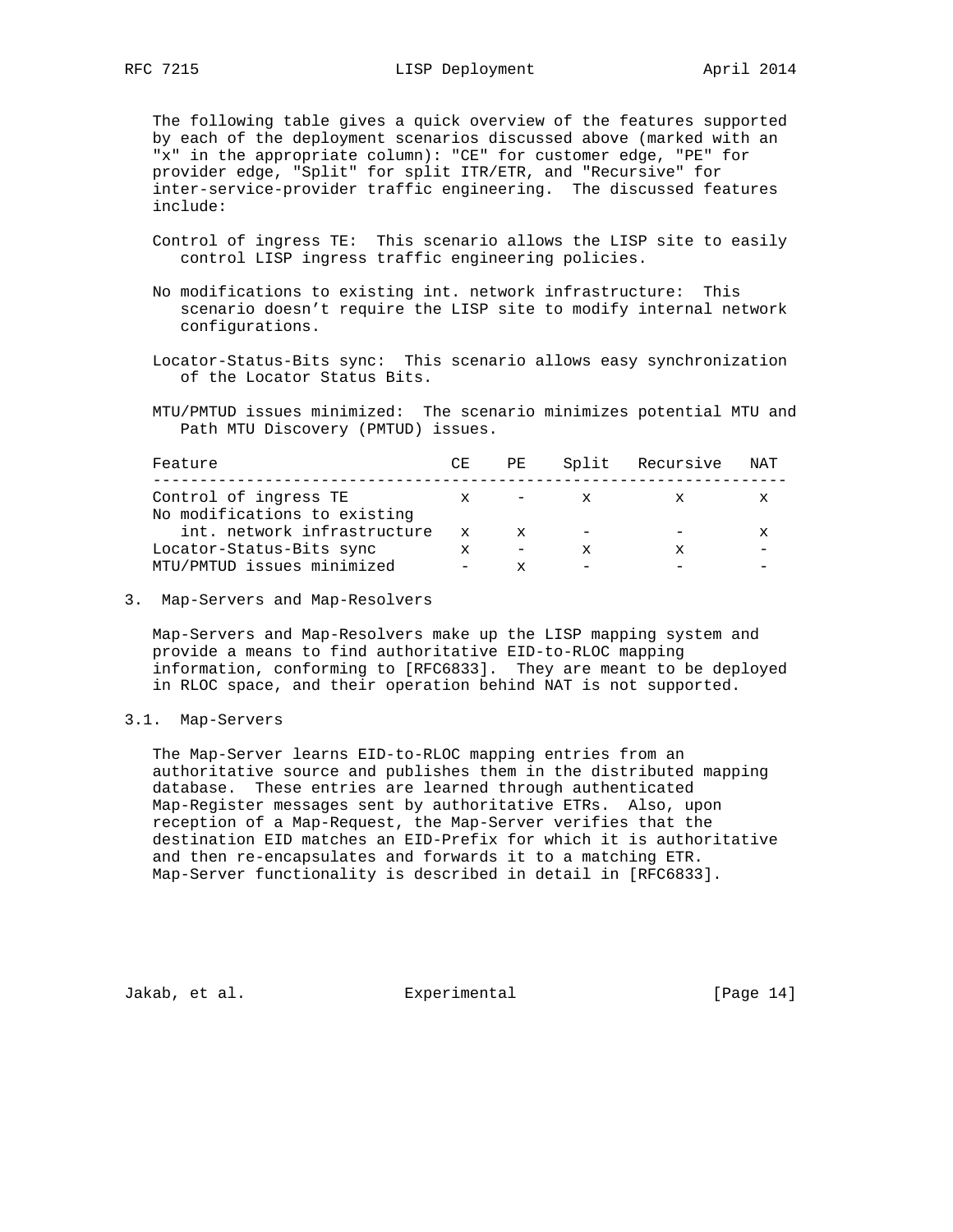The Map-Server is provided by a Mapping Service Provider (MSP). The MSP participates in the global distributed mapping database infrastructure by setting up connections to other participants according to the specific mapping system that is employed (e.g., Alternative Logical Topology (ALT) [RFC6836], Delegated Database Tree (DDT) [LISP-DDT]). Participation in the mapping database and the storing of EID-to-RLOC mapping data are subject to the policies of the "root" operators, who should check ownership rights for the EID-Prefixes stored in the database by participants. These policies are out of scope for this document.

 The LISP DDT protocol is used by LISP MSPs to provide reachability between those providers' Map-Resolvers and Map-Servers. The DDT root is currently operated by a collection of organizations on an open basis. See [DDT-ROOT] for more details. Similarly to the DNS root, it has several different server instances using names of the letters of the Greek alphabet (alpha, delta, etc.), operated by independent organizations. When this document was published, there were 6 such instances, with one of them being anycasted. [DDT-ROOT] provides the list of server instances on its web site and configuration files for several Map-Server implementations. The DDT root and LISP Mapping Providers both rely on and abide by existing allocation policies as defined by Regional Internet Registries (RIRs) to determine prefix ownership for use as EIDs.

 It is expected that the DDT root organizations will continue to evolve in response to experimentation with LISP deployments for Internet edge multihoming and VPN use cases.

 In all cases, the MSP configures its Map-Server(s) to publish the prefixes of its clients in the distributed mapping database and start encapsulating and forwarding Map-Requests to the ETRs of the AS. These ETRs register their prefix(es) with the Map-Server(s) through periodic authenticated Map-Register messages. In this context, for some LISP sites, there is a need for mechanisms to:

- o Automatically distribute EID-Prefix(es) shared keys between the ETRs and the EID-registrar Map-Server.
- o Dynamically obtain the address of the Map-Server in the ETR of the AS.

 The Map-Server plays a key role in the reachability of the EID-Prefixes it is serving. On one hand, it is publishing these prefixes into the distributed mapping database, and on the other hand, it is encapsulating and forwarding Map-Requests to the authoritative ETRs of these prefixes. ITRs encapsulating towards EIDs for which a failed Map-Server is responsible will be unable to

Jakab, et al. Experimental [Page 15]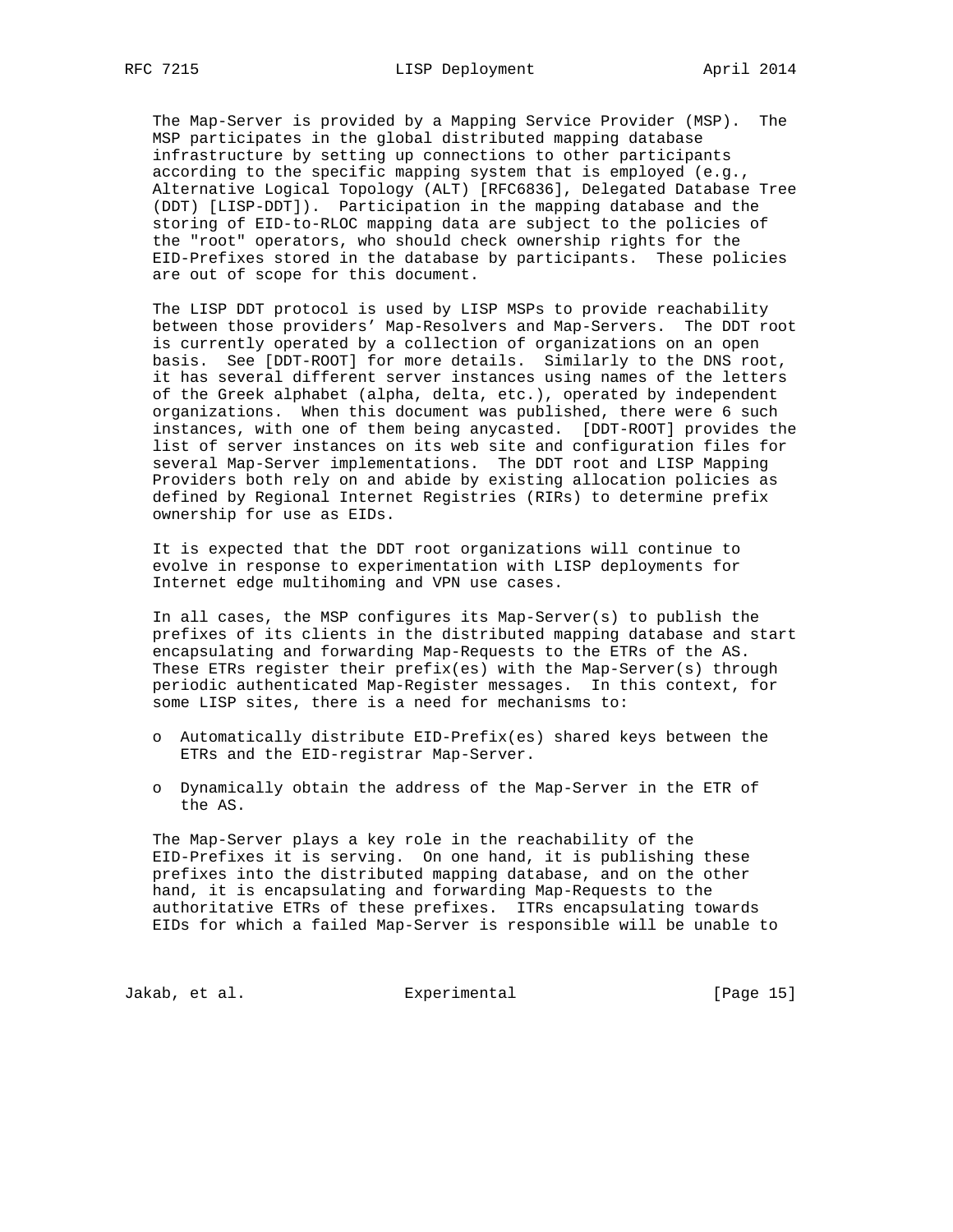look up any of their covering prefixes. The only exceptions are the ITRs that already contain the mappings in their local caches. In this case, ITRs can reach ETRs until the entry expires (typically 24 hours). For this reason, redundant Map-Server deployments are desirable. A set of Map-Servers providing high-availability service to the same set of prefixes is called a redundancy group. ETRs are configured to send Map-Register messages to all Map-Servers in the redundancy group. The configuration for fail-over (or load-balancing, if desired) among the members of the group depends on the technology behind the mapping system being deployed. Since ALT is based on BGP and DDT takes its inspiration from the Domain Name System (DNS), deployments can leverage current industry best practices for redundancy in BGP and DNS. These best practices are out of scope for this document.

 Additionally, if a Map-Server has no reachability for any ETR serving a given EID block, it should not originate that block into the mapping system.

#### 3.2. Map-Resolvers

 A Map-Resolver is a network infrastructure component that accepts LISP-encapsulated Map-Requests, typically from an ITR, and finds the appropriate EID-to-RLOC mapping by consulting the distributed mapping database. Map-Resolver functionality is described in detail in [RFC6833].

 Anyone with access to the distributed mapping database can set up a Map-Resolver and provide EID-to-RLOC mapping lookup service. Database access setup is mapping system specific.

 For performance reasons, it is recommended that LISP sites use Map-Resolvers that are topologically close to their ITRs. ISPs supporting LISP will provide this service to their customers, possibly restricting access to their user base. LISP sites not in this position can use open access Map-Resolvers, if available. However, regardless of the availability of open access resolvers, the MSP providing the Map-Server(s) for a LISP site should also make available Map-Resolver(s) for the use of that site.

 In medium- to large-size ASes, ITRs must be configured with the RLOC of a Map-Resolver; this type of operation can be done manually. However, in Small Office/Home Office (SOHO) scenarios, a mechanism for autoconfiguration should be provided.

 One solution to avoid manual configuration in LISP sites of any size is the use of anycast [RFC4786] RLOCs for Map-Resolvers, similar to the DNS root server infrastructure. Since LISP uses UDP

Jakab, et al. Subsectimental Experimental [Page 16]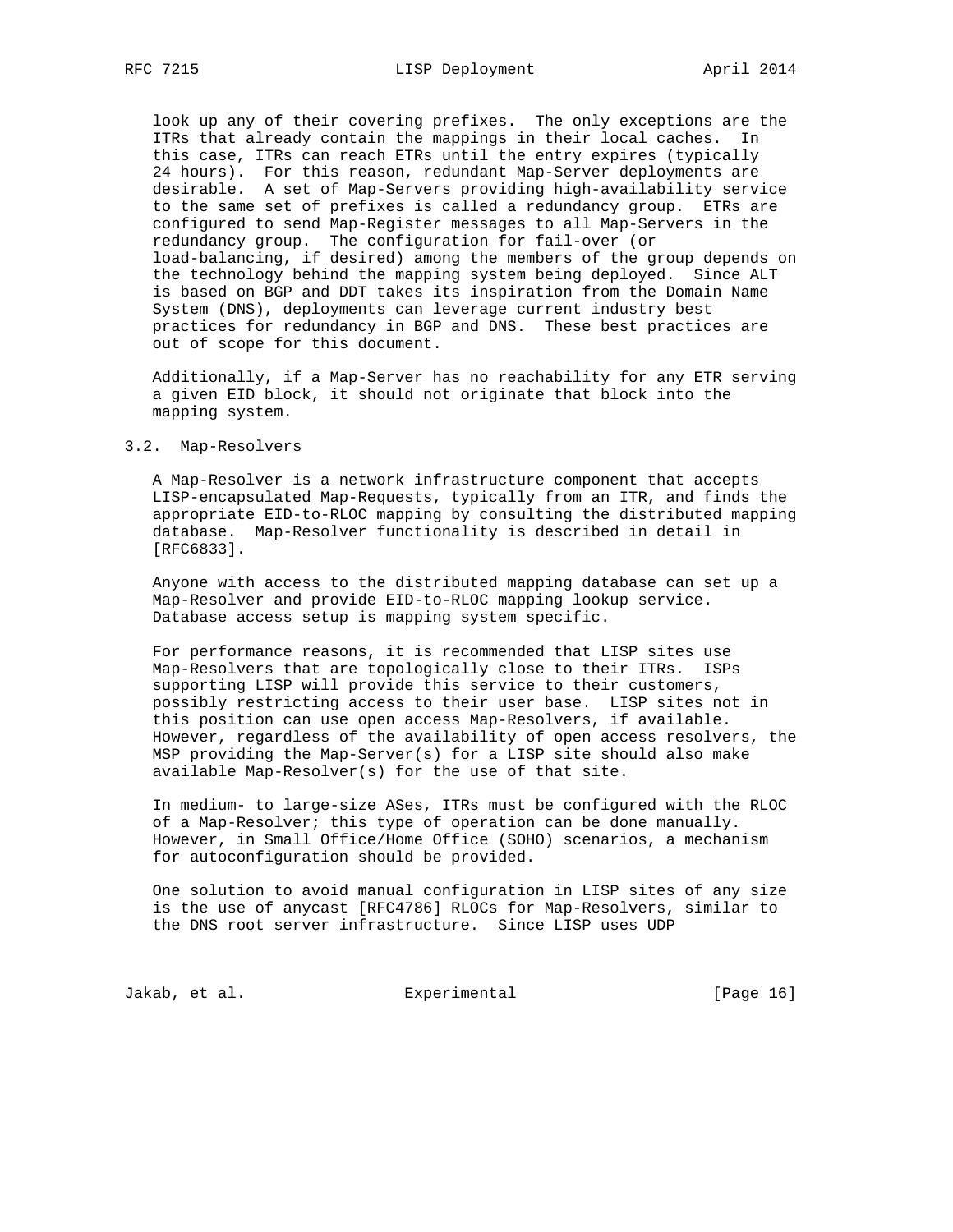encapsulation, the use of anycast would not affect reliability. LISP routers are then shipped with a preconfigured list of well-known Map-Resolver RLOCs, which can be edited by the network administrator, if needed.

 The use of anycast also helps improve mapping lookup performance. Large MSPs can increase the number and geographical diversity of their Map-Resolver infrastructure, using a single anycasted RLOC. Once LISP deployment is advanced enough, very large content providers may also be interested in running this kind of setup, to ensure minimal connection setup latency for those connecting to their network from LISP sites.

 While Map-Servers and Map-Resolvers implement different functionalities within the LISP mapping system, they can coexist on the same device. For example, MSPs offering both services can deploy a single Map-Resolver/Map-Server in each PoP where they have a presence.

#### 4. Proxy Tunnel Routers

### 4.1. PITRs

 Proxy Ingress Tunnel Routers (PITRs) are part of the non-LISP/LISP transition mechanism, allowing non-LISP sites to reach LISP sites. They announce via BGP certain EID-Prefixes (aggregated, whenever possible) to attract traffic from non-LISP sites towards EIDs in the covered range. They do the mapping system lookup and encapsulate received packets towards the appropriate ETR. Note that for the reverse path, LISP sites can reach non-LISP sites by simply not encapsulating traffic. See [RFC6832] for a detailed description of PITR functionality.

 The success of new protocols depends greatly on their ability to maintain backwards compatibility and interoperate with the protocol(s) they intend to enhance or replace, and on the incentives to deploy the necessary new software or equipment. A LISP site needs an interworking mechanism to be reachable from non-LISP sites. A PITR can fulfill this role, enabling early adopters to see the benefits of LISP, similar to tunnel brokers helping the transition from IPv4 to IPv6. A site benefits from new LISP functionality (proportionally with existing global LISP deployment) when migrating to LISP, so it has the incentives to deploy the necessary Tunnel Routers. In order to be reachable from non-LISP sites, it has two options: keep announcing its prefix(es) with BGP, or have a PITR announce prefix(es) covering them.

Jakab, et al. Experimental [Page 17]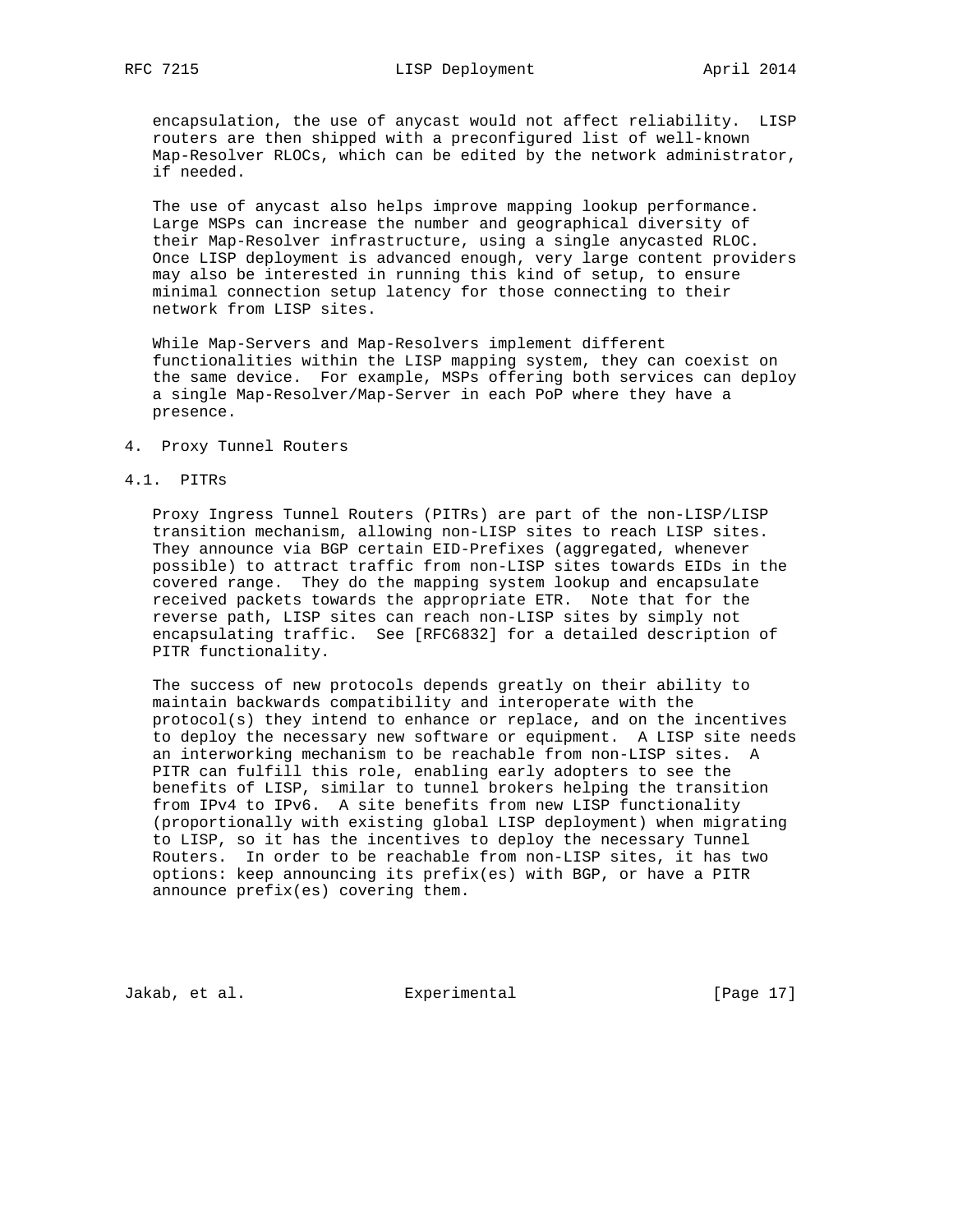If the goal of reducing the DFZ routing table size is to be reached, the second option is preferred. Moreover, the second option allows LISP-based ingress traffic engineering from all sites. However, the placement of PITRs significantly influences performance and deployment incentives. Section 5 is dedicated to the migration to a LISP-enabled Internet and includes deployment scenarios for PITRs.

# 4.2. PETRs

 In contrast to PITRs, PETRs are not required for the correct functioning of all LISP sites. There are two cases where they can be of great help:

- o LISP sites with unicast reverse path forwarding (uRPF) restrictions, and
- o Communication between sites using different address family RLOCs.

 In the first case, uRPF filtering is applied at the LISP site's upstream provider's PE router. When forwarding traffic to non-LISP sites, an ITR does not encapsulate packets, leaving the original IP headers intact. As a result, packets will have EIDs in their source address. Since we are discussing the transition period, we can assume that a prefix covering the EIDs belonging to the LISP site is advertised to the global routing tables by a PITR, and the PE router has a route towards it. However, the next hop will not be on the interface towards the CE router, so non-encapsulated packets will fail uRPF checks.

 To avoid this filtering, the affected ITR encapsulates packets towards the locator of the PETR for non-LISP destinations. Now the source address of the packets, as seen by the PE router, is the ITR's locator, which will not fail the uRPF check. The PETR then decapsulates and forwards the packets.

 The second use case is IPv4-to-IPv6 transition. Service providers using older access network hardware that only supports IPv4 can still offer IPv6 to their clients by providing a CPE device running LISP, and PETR(s) for accessing IPv6-only non-LISP sites and LISP sites, with IPv6-only locators. Packets originating from the client LISP site for these destinations would be encapsulated towards the PETR's IPv4 locator. The PETR is in a native IPv6 network, decapsulating and forwarding packets. For non-LISP destinations, the packet travels natively from the PETR. For LISP destinations with IPv6-only locators, the packet will go through a PITR in order to reach its destination.

For more details on PETRs, see [RFC6832].

Jakab, et al. Experimental [Page 18]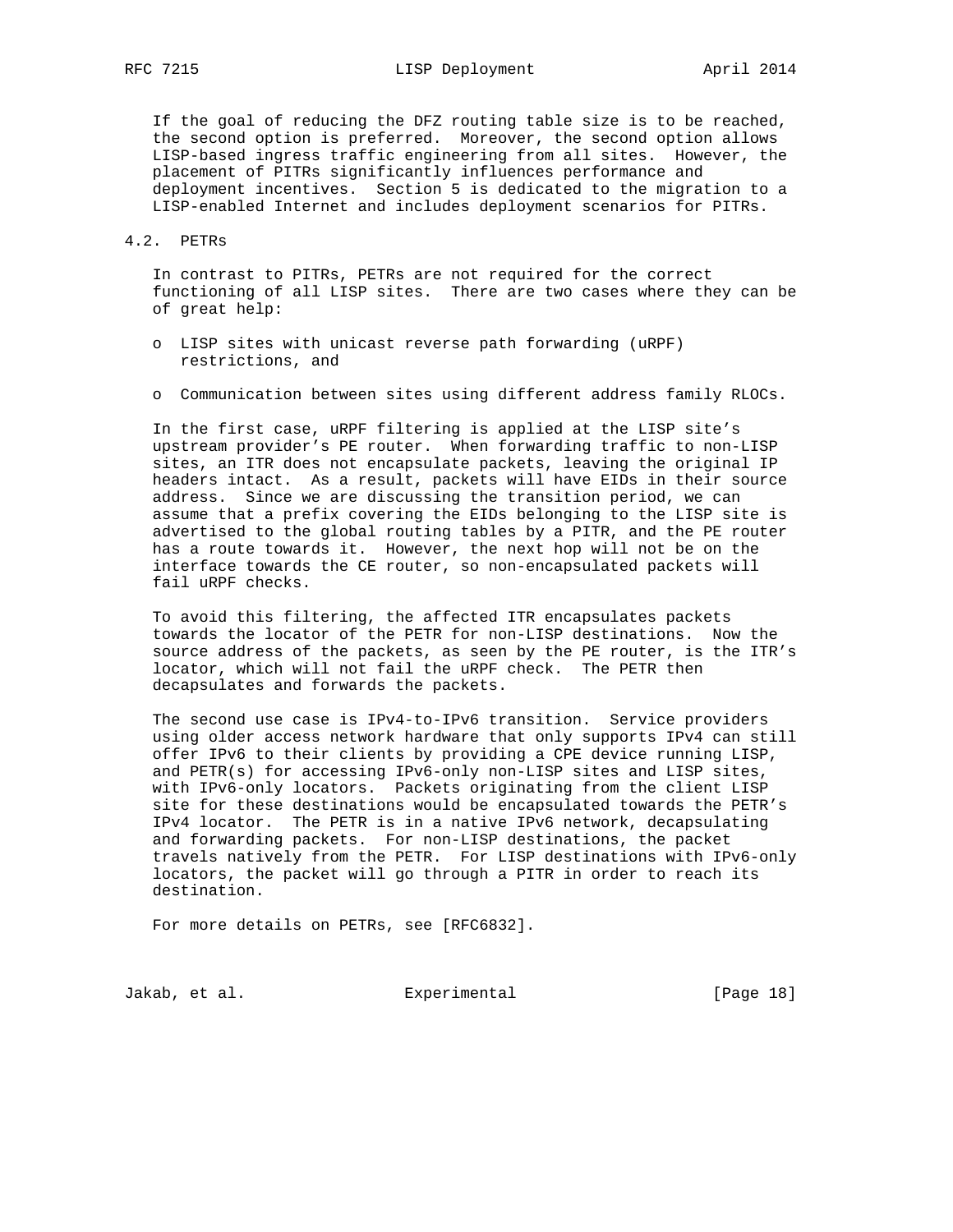PETRs can be deployed by ISPs wishing to offer value-added services to their customers. As is the case with PITRs, PETRs too may introduce path stretch (the ratio between the cost of the selected path and that of the optimal path). Because of this, the ISP needs to consider the tradeoff of using several devices close to the customers to minimize it, or fewer devices farther away from the customers to minimize cost instead.

 Since the deployment incentives for PITRs and PETRs are different, it is likely that they will be deployed in separate devices, except for the Content Delivery Network (CDN) case, which may deploy both in a single device.

 In all cases, the existence of a PETR involves another step in the configuration of a LISP router. CPE routers, which are typically configured by DHCP, stand to benefit most from PETRs. Autoconfiguration of the PETR locator could be achieved by a DHCP option or by adding a PETR field to either Map-Notify or Map-Reply messages.

# 5. Migration to LISP

 This section discusses a deployment architecture to support the migration to a LISP-enabled Internet. The loosely defined terms "early transition phase", "late transition phase", and "LISP Internet phase" refer to time periods when LISP sites are a minority, a majority, or represent all edge networks, respectively.

# 5.1. LISP+BGP

 For sites wishing to migrate to LISP with their Provider-Independent (PI) prefix, the least disruptive way is to upgrade their border routers to support LISP and register the prefix into the LISP mapping system, but to keep announcing it with BGP as well. This way, LISP sites will reach them over LISP, while legacy sites will be unaffected by the change. The main disadvantage of this approach is that no decrease in the DFZ routing table size is achieved. Still, just increasing the number of LISP sites is an important gain, as an increasing LISP/non-LISP site ratio may decrease the need for BGP-based traffic engineering that leads to prefix deaggregation. That, in turn, may lead to a decrease in the DFZ size and churn in the late transition phase.

Jakab, et al. Experimental [Page 19]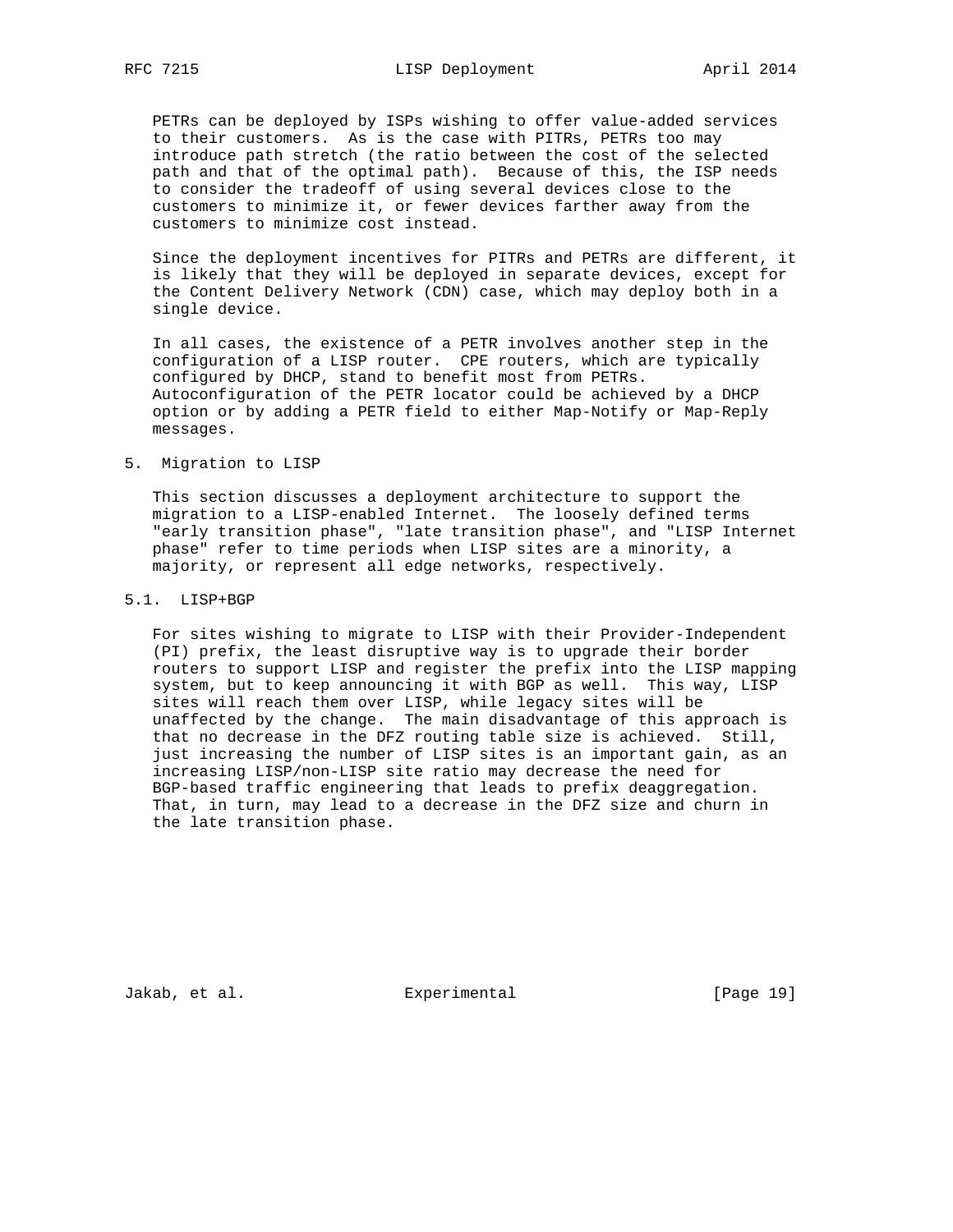This scenario is not limited to sites that already have their prefixes announced with BGP. Newly allocated EID blocks could follow this strategy as well during the early LISP deployment phase, depending on the cost/benefit analysis of the individual networks. Since this leads to an increase in the DFZ size, the following architecture should be preferred for new allocations.

# 5.2. Mapping Service Provider (MSP) PITR Service

 In addition to publishing their clients' registered prefixes in the mapping system, MSPs with enough transit capacity can offer PITR service to them as a separate service. This service is especially useful for new PI allocations to sites without existing BGP infrastructure wishing to avoid BGP altogether. The MSP announces the prefix into the DFZ, and the client benefits from ingress traffic engineering without prefix deaggregation. The downside of this scenario is added path stretch.

 Routing all non-LISP ingress traffic through a third party that is not one of its ISPs is only feasible for sites with modest amounts of traffic (like those using the IPv6 tunnel broker services today), especially in the first stage of the transition to LISP, with a significant number of legacy sites. This is because the handling of said traffic is likely to result in additional costs, which would be passed down to the client. When the LISP/non-LISP site ratio becomes high enough, this approach can prove increasingly attractive.

 Compared to LISP+BGP, this approach avoids DFZ bloat caused by prefix deaggregation for traffic engineering purposes, resulting in slower routing table increase in the case of new allocations and potential decrease for existing ones. Moreover, MSPs serving different clients with adjacent aggregatable prefixes may lead to additional decrease, but quantifying this decrease is subject to future research study.

### 5.3. Proxy-ITR Route Distribution (PITR-RD)

 Instead of a LISP site or the MSP announcing its EIDs with BGP to the DFZ, this function can be outsourced to a third party, a PITR Service Provider (PSP). This will result in a decrease in operational complexity at both the site and the MSP.

 The PSP manages a set of distributed PITR(s) that will advertise the corresponding EID-Prefixes through BGP to the DFZ. These PITRs will then encapsulate the traffic they receive for those EIDs towards the RLOCs of the LISP site, ensuring their reachability from non-LISP sites.

Jakab, et al. Subsectimental Experimental [Page 20]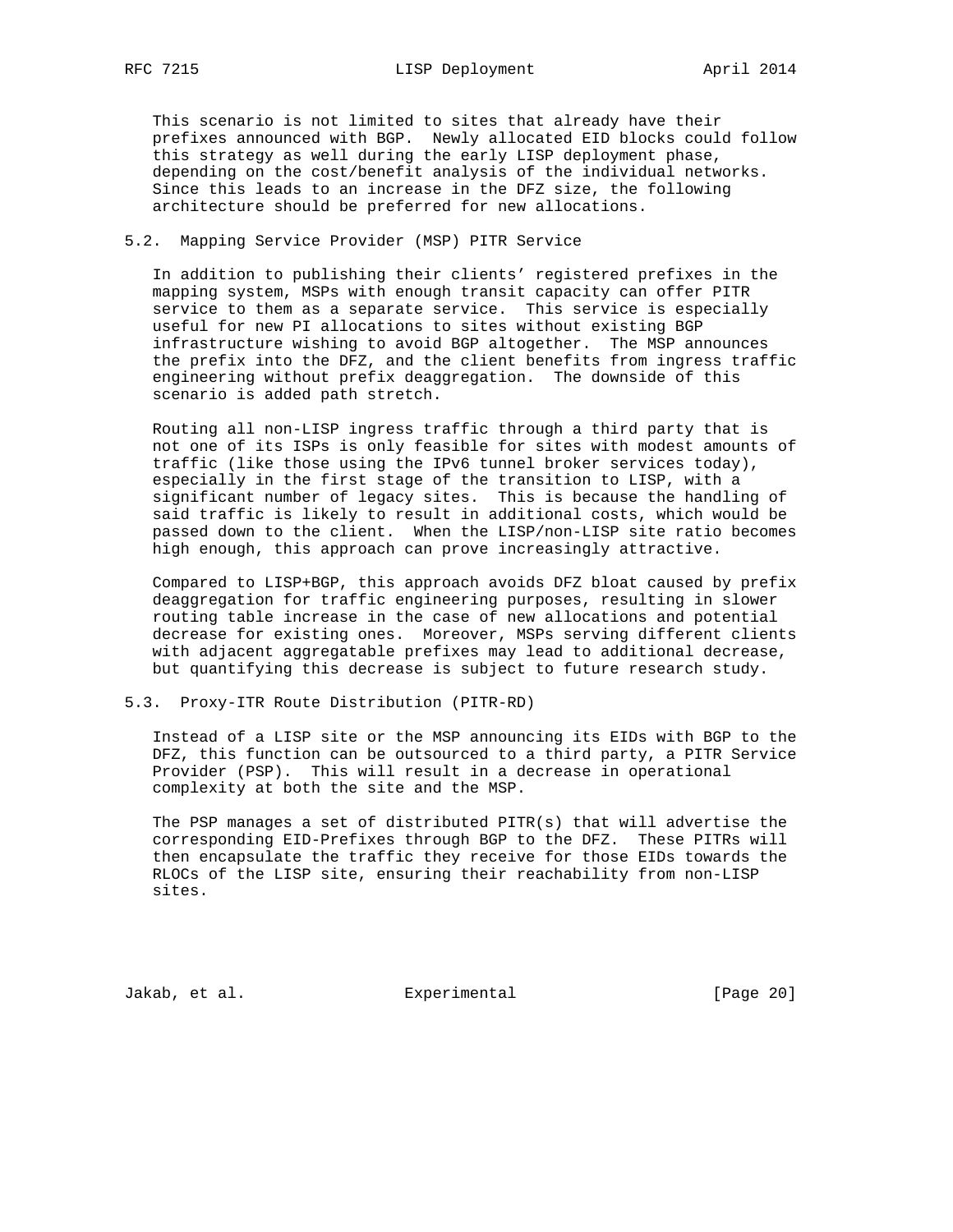While it is possible for a PSP to manually configure each client's EID-Routes to be announced, this approach offers little flexibility and is not scalable. This section presents a scalable architecture that offers automatic distribution of EID-Routes to LISP sites and service providers.

 The architecture requires no modification to existing LISP network elements, but it introduces a new (conceptual) network element, the EID-Route Server, which is defined as a router that either propagates routes learned from other EID-Route Servers or originates EID-Routes. The EID-Routes that it originates are those for which it is authoritative. It propagates these routes to Proxy-ITRs within the AS of the EID-Route Server. It is worth noting that a BGP-capable router can also be considered an EID-Route Server.

 Further, an EID-Route is defined as a prefix originated via the Route Server of the MSP, which should be aggregated if the MSP has multiple customers inside a single large continuous prefix. This prefix is propagated to other PITRs both within the MSP and to other PITR operators with which it peers. EID-Route Servers are operated by either the LISP site, MSPs, or PSPs and may be collocated with a Map-Server or PITR, but they are functionally discrete entities. They distribute EID-Routes, using BGP, to other domains according to policies set by participants.



### Figure 7: PITR-RD Architecture

 The architecture described above decouples EID origination from route propagation, with the following benefits:

- o Can accurately represent business relationships between PITR operators
- o Is more mapping system agnostic

Jakab, et al. Experimental [Page 21]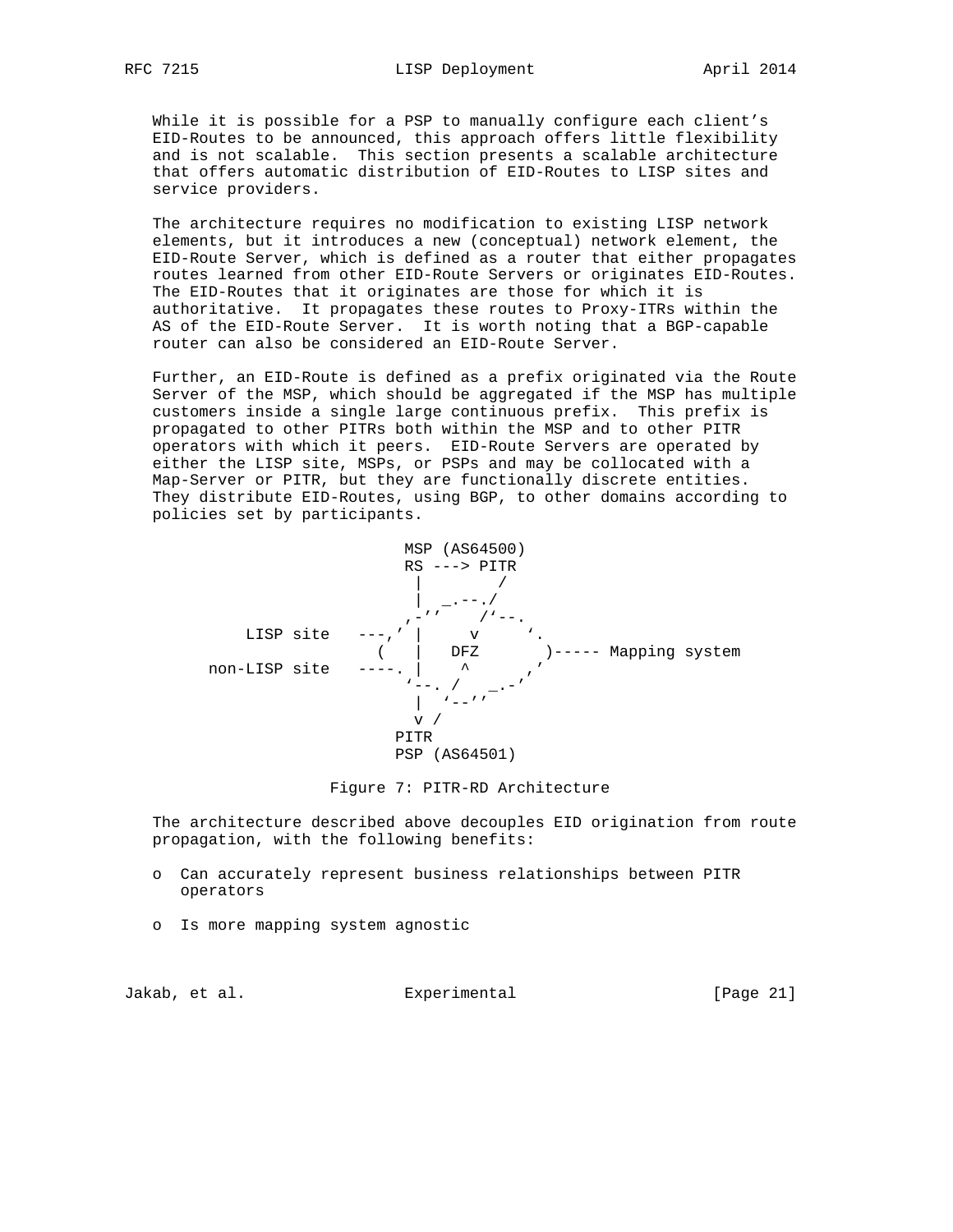o Makes minor changes to PITR implementation; no changes to other components

 In the example in Figure 7, we have a MSP providing services to the LISP site. The LISP site does not run BGP and gets an EID allocation directly from a RIR, or from the MSP, which may be a Local Internet Registry (LIR). Existing PI allocations can be migrated as well. The MSP ensures the presence of the prefix in the mapping system and runs an EID-Route Server to distribute it to PSPs. Since the LISP site does not run BGP, the prefix will be originated with the AS number of the MSP.

 In the simple case depicted in Figure 7, the EID-Route of a LISP site will be originated by the Route Server and announced to the DFZ by the PSP's PITRs with AS path 64501 64500. From that point on, the usual BGP dynamics apply. This way, routes announced by the PITR are still originated by the authoritative Route Server. Note that the peering relationships between MSPs/PSPs and those in the underlying forwarding plane may not be congruent, making the AS path to a PITR shorter than it is in reality.

 The non-LISP site will select the best path towards the EID-Prefix according to its local BGP policies. Since AS-path length is usually an important metric for selecting paths, careful placement of PITRs could significantly reduce path stretch between LISP and non-LISP sites.

 The architecture allows for flexible policies between MSPs/PSPs. Consider the EID-Route Server networks as control plane overlays, facilitating the implementation of policies necessary to reflect the business relationships between participants. The results are then injected into the common underlying forwarding plane. For example, some MSPs/PSPs may agree to exchange EID-Prefixes and only announce them to each of their forwarding plane customers. Global reachability of an EID-Prefix depends on the MSP from which the LISP site buys service and is also subject to agreement between the above mentioned parties.

 In terms of impact on the DFZ, this architecture results in a slower routing table increase for new allocations, since traffic engineering will be done at the LISP level. For existing allocations migrating to LISP, the DFZ may decrease, since MSPs may be able to aggregate the prefixes announced.

Jakab, et al. Experimental [Page 22]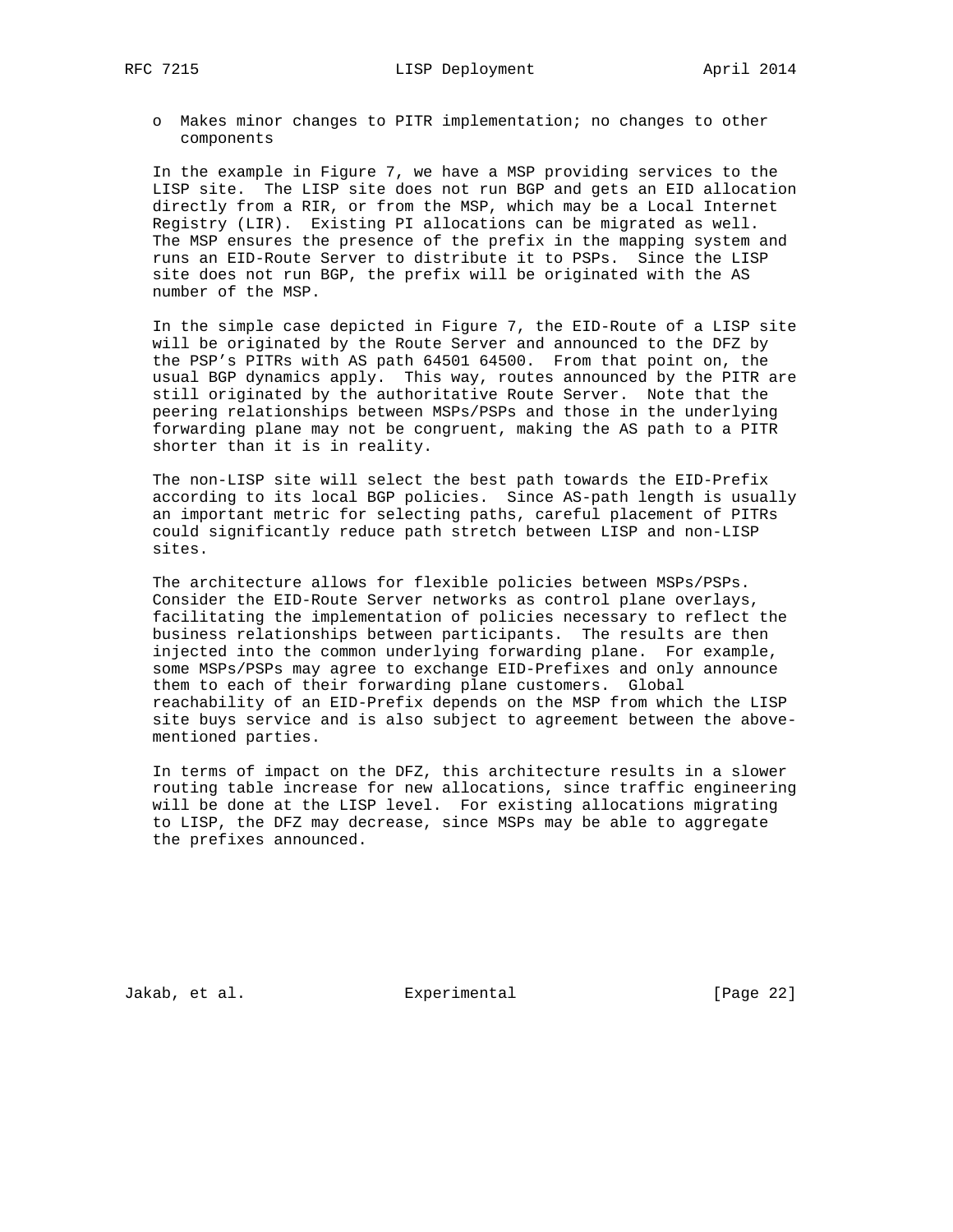Compared to LISP+BGP, this approach avoids DFZ bloat caused by prefix deaggregation for traffic engineering purposes, resulting in slower routing table increase in the case of new allocations and potential decrease for existing ones. Moreover, MSPs serving different clients with adjacent aggregatable prefixes may lead to additional decrease, but quantifying this decrease is subject to future research study.

 The flexibility and scalability of this architecture do not come without a cost, however: A PSP operator has to establish either transit or peering relationships to improve its connectivity.

# 5.4. Migration Summary

 Registering a domain name typically entails an annual fee that should cover the operating expenses for publishing the domain in the global DNS. This situation is similar for several other registration services. A LISP MSP client publishing an EID-Prefix in the LISP mapping system has the option of signing up for PITR services as well, for an extra fee. These services may be offered by the MSP itself, but it is expected that specialized PSPs will do it. Clients that do not sign up will be responsible for getting non-LISP traffic to their EIDs (using the LISP+BGP scenario).

 Additionally, Tier 1 ISPs have incentives to offer PITR services to non-subscribers in strategic places just to attract more traffic from competitors and thus more revenue.

 The following table presents the expected effects that the transition scenarios at various phases will have on the DFZ routing table size:

| Phase                                                              | LISP+BGP | MSP PITR                                                                                                       | PITR-RD |  |  |
|--------------------------------------------------------------------|----------|----------------------------------------------------------------------------------------------------------------|---------|--|--|
| Early transition $ $ no change<br>Late transition<br>LISP Internet |          | slower increase   slower increase<br>may decrease   slower increase   slower increase<br>considerable decrease |         |  |  |

 It is expected that PITR-RD will coexist with LISP+BGP during the migration, with the latter being more popular in the early transition phase. As the transition progresses and the MSP PITR and PITR-RD ecosystem gets more ubiquitous, LISP+BGP should become less attractive, slowing down the increase of the number of routes in the DFZ.

 Note that throughout Section 5 we focused on the effects of LISP deployment on the DFZ routing table size. Other metrics may be impacted as well but to the best of our knowledge have not been measured as yet.

Jakab, et al. Subsectimental Experimental [Page 23]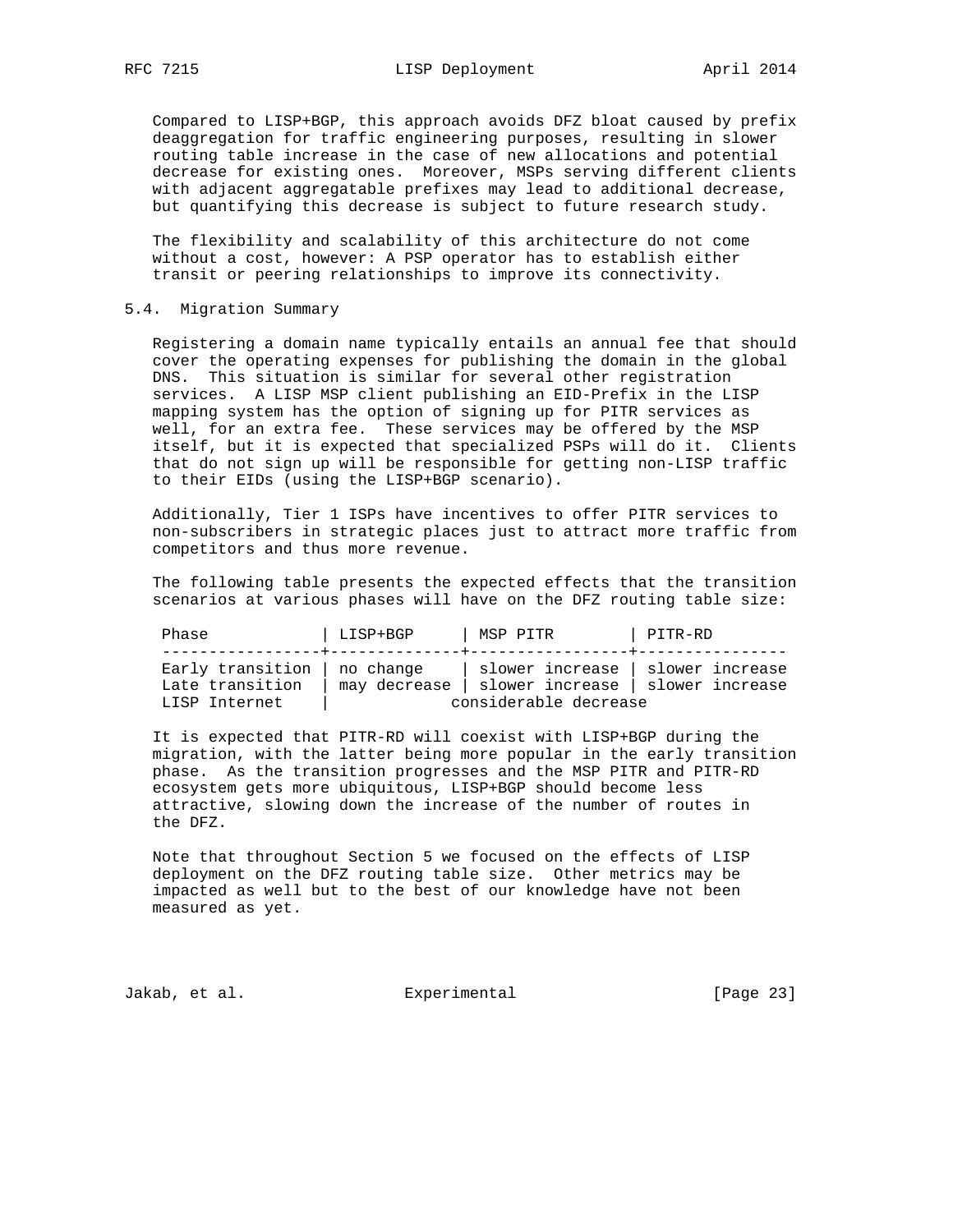6. Security Considerations

 All security implications of LISP deployments are to be discussed in separate documents. [LISP-THREATS] gives an overview of LISP threat models, including ETR operators attracting traffic by overclaiming an EID-Prefix (Section 4.4.3 of [LISP-THREATS]). Securing mapping lookups is discussed in [LISP-SEC].

7. Acknowledgements

 Many thanks to Margaret Wasserman for her contribution to the IETF 76 presentation that kickstarted this work. The authors would also like to thank Damien Saucez, Luigi Iannone, Joel Halpern, Vince Fuller, Dino Farinacci, Terry Manderson, Noel Chiappa, Hannu Flinck, Paul Vinciguerra, Fred Templin, Brian Haberman, and everyone else who provided input.

- 8. References
- 8.1. Normative References
	- [RFC6830] Farinacci, D., Fuller, V., Meyer, D., and D. Lewis, "The Locator/ID Separation Protocol (LISP)", RFC 6830, January 2013.
	- [RFC6832] Lewis, D., Meyer, D., Farinacci, D., and V. Fuller, "Interworking between Locator/ID Separation Protocol (LISP) and Non-LISP Sites", RFC 6832, January 2013.
	- [RFC6833] Fuller, V. and D. Farinacci, "Locator/ID Separation Protocol (LISP) Map-Server Interface", RFC 6833, January 2013.
- 8.2. Informative References
	- [CACHE] Jung, J., Sit, E., Balakrishnan, H., and R. Morris, "DNS performance and the effectiveness of caching", IEEE/ACM Transactions on Networking (TON), Volume 10, Issue 5, pages 589-603, October 2002.
	- [DDT-ROOT] "Introduction to LISP DDT: DDT Root", March 2014, <http://ddt-root.org/>.
	- [LISP-DDT] Fuller, V., Lewis, D., Ermagan, V., and A. Jain, "LISP Delegated Database Tree", Work in Progress, March 2013.

Jakab, et al. Sand Experimental Experimental [Page 24]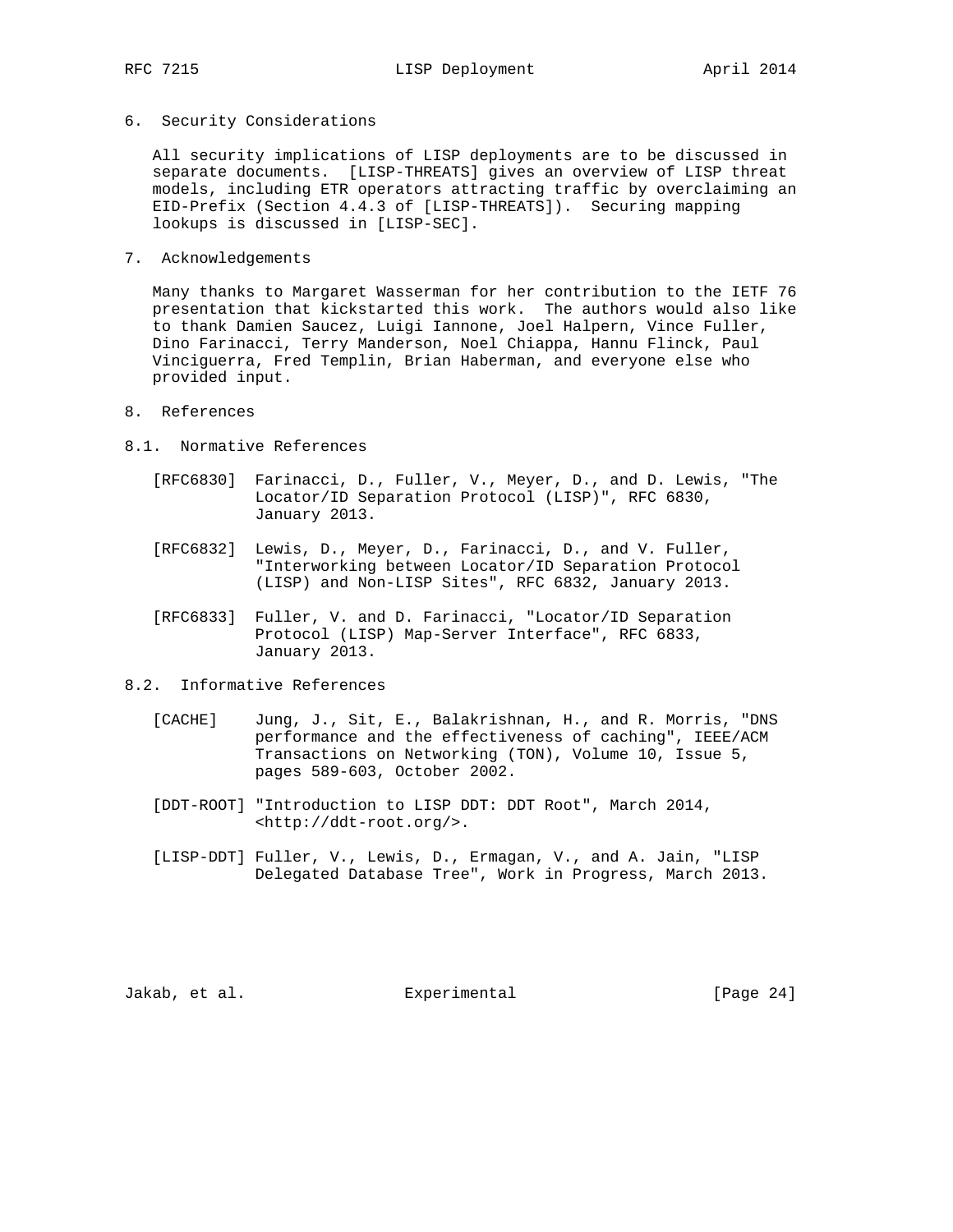- [LISP-SEC] Maino, F., Ermagan, V., Cabellos-Aparicio, A., Saucez, D., and O. Bonaventure, "LISP-Security (LISP-SEC)", Work in Progress, October 2013.
- [LISP-THREATS] Saucez, D., Iannone, L., and O. Bonaventure, "LISP Threats Analysis", Work in Progress, April 2014.
- [RFC4459] Savola, P., "MTU and Fragmentation Issues with In-the-Network Tunneling", RFC 4459, April 2006.
- [RFC4786] Abley, J. and K. Lindqvist, "Operation of Anycast Services", BCP 126, RFC 4786, December 2006.
- [RFC4984] Meyer, D., Zhang, L., and K. Fall, "Report from the IAB Workshop on Routing and Addressing", RFC 4984, September 2007.
- [RFC6834] Iannone, L., Saucez, D., and O. Bonaventure, "Locator/ID Separation Protocol (LISP) Map-Versioning", RFC 6834, January 2013.
- [RFC6835] Farinacci, D. and D. Meyer, "The Locator/ID Separation Protocol Internet Groper (LIG)", RFC 6835, January 2013.
- [RFC6836] Fuller, V., Farinacci, D., Meyer, D., and D. Lewis, "Locator/ID Separation Protocol Alternative Logical Topology (LISP+ALT)", RFC 6836, January 2013.
- [RFC6887] Wing, D., Cheshire, S., Boucadair, M., Penno, R., and P. Selkirk, "Port Control Protocol (PCP)", RFC 6887, April 2013.
- [TELCO96] Federal Communications Commission, "Telecommunications Act of 1996", 1996, <http://transition.fcc.gov/telecom.html>.

Jakab, et al. Experimental [Page 25]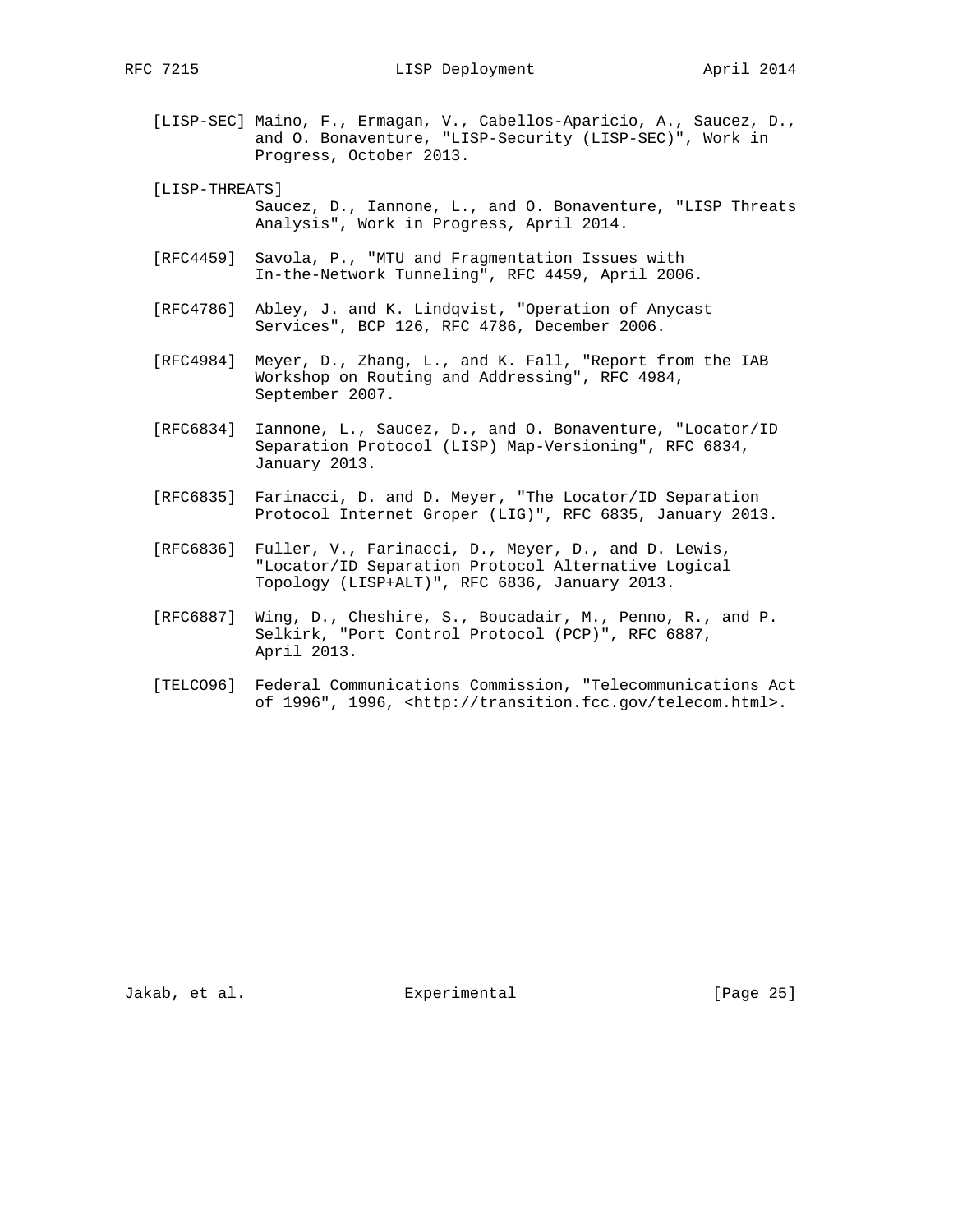Appendix A. Step-by-Step Example BGP-to-LISP Migration Procedure

 To help the operational community deploy LISP, this informative section offers a step-by-step guide for migrating a BGP-based Internet presence to a LISP site. It includes a pre-install/ pre-turn-up checklist, and customer and provider activation procedures.

A.1. Customer Pre-Install and Pre-Turn-Up Checklist

 1. Determine how many current physical service provider connections the customer has, and their existing bandwidth and traffic engineering requirements.

 This information will determine the number of routing locators, and the priorities and weights that should be configured on the xTRs.

- 2. Make sure the customer router has LISP capabilities.
	- \* Check the OS version of the CE router. If LISP is an add-on, check to see if it is installed.

 This information can be used to determine if the platform is appropriate to support LISP, in order to determine if a software and/or hardware upgrade is required.

- \* Have the customer upgrade (if necessary, software and/or hardware) to be LISP capable.
- 3. Obtain the current running configuration of the CE router. A suggested LISP router configuration example can be customized to the customer's existing environment.
- 4. Verify MTU handling.
	- \* Request an increase in MTU to 1556 or more on service provider connections. Prior to the MTU change, verify the transmission of a 1500-byte packet from the PxTR to the RLOC with the Don't Fragment (DF) bit set.
	- \* Ensure that the customer is not filtering ICMP Unreachable or Time Exceeded messages on their firewall or router.

Jakab, et al. Sand Experimental Contract (Page 26)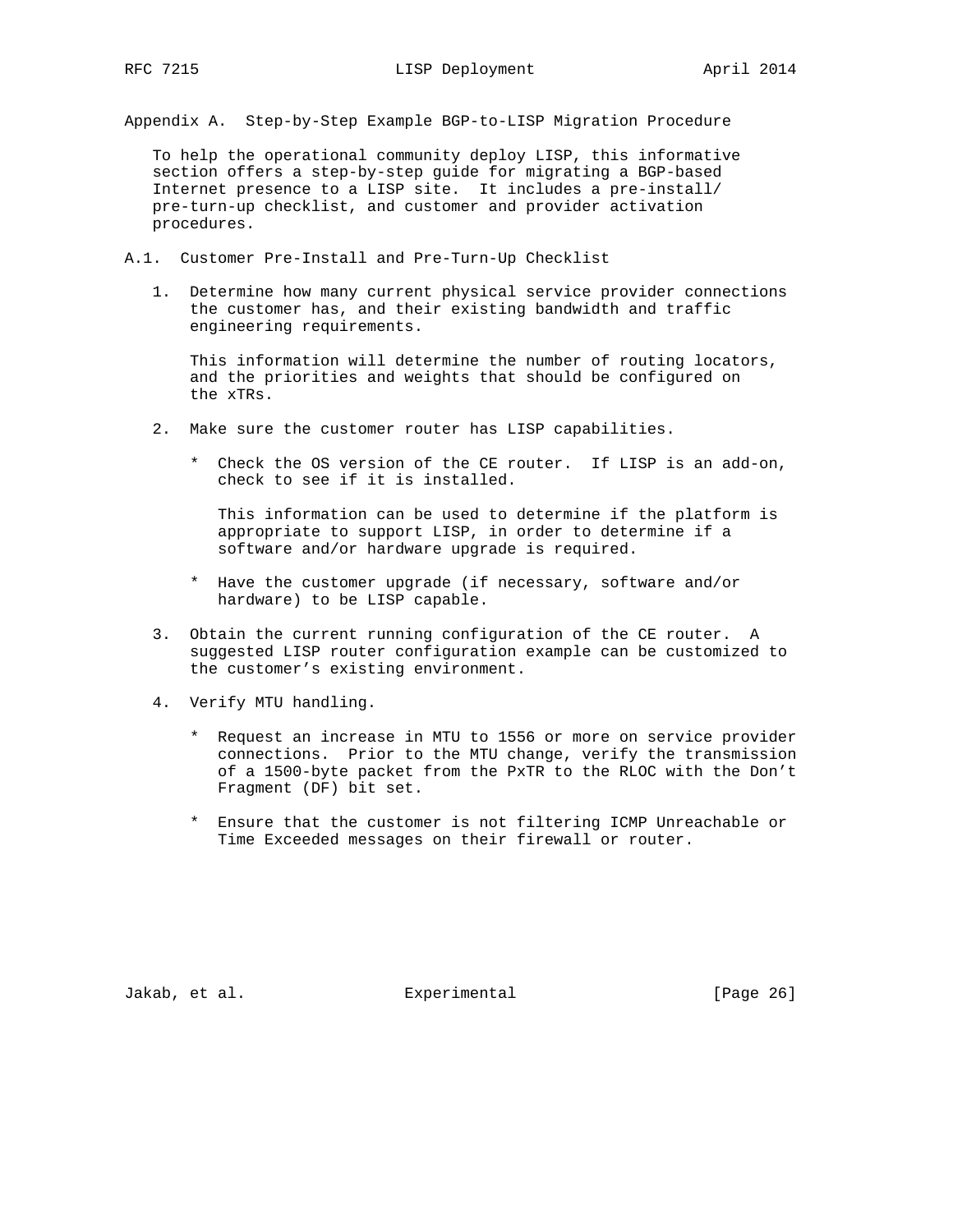LISP, like any tunneling protocol, will increase the size of packets when the LISP header is appended. If increasing the MTU of the access links is not possible, care must be taken that ICMP is not being filtered in order to allow Path MTU Discovery to take place.

5. Validate member prefix allocation.

 This step checks to see whether the prefix used by the customer is a direct (Provider-Independent) prefix or a prefix assigned by a physical service provider (Provider Aggregatable). If the prefixes are assigned by other service providers, then a Letter of Agreement is required to announce prefixes through the Proxy Service Provider.

6. Verify the member RLOCs and their reachability.

 This step ensures that the RLOCs configured on the CE router are in fact reachable and working.

- 7. Prepare for cut-over.
	- \* If possible, have a host outside of all security and filtering policies connected to the console port of the edge router or switch.
	- \* Make sure the customer has access to the router in order to configure it.

Jakab, et al. Subsectimental Experimental [Page 27]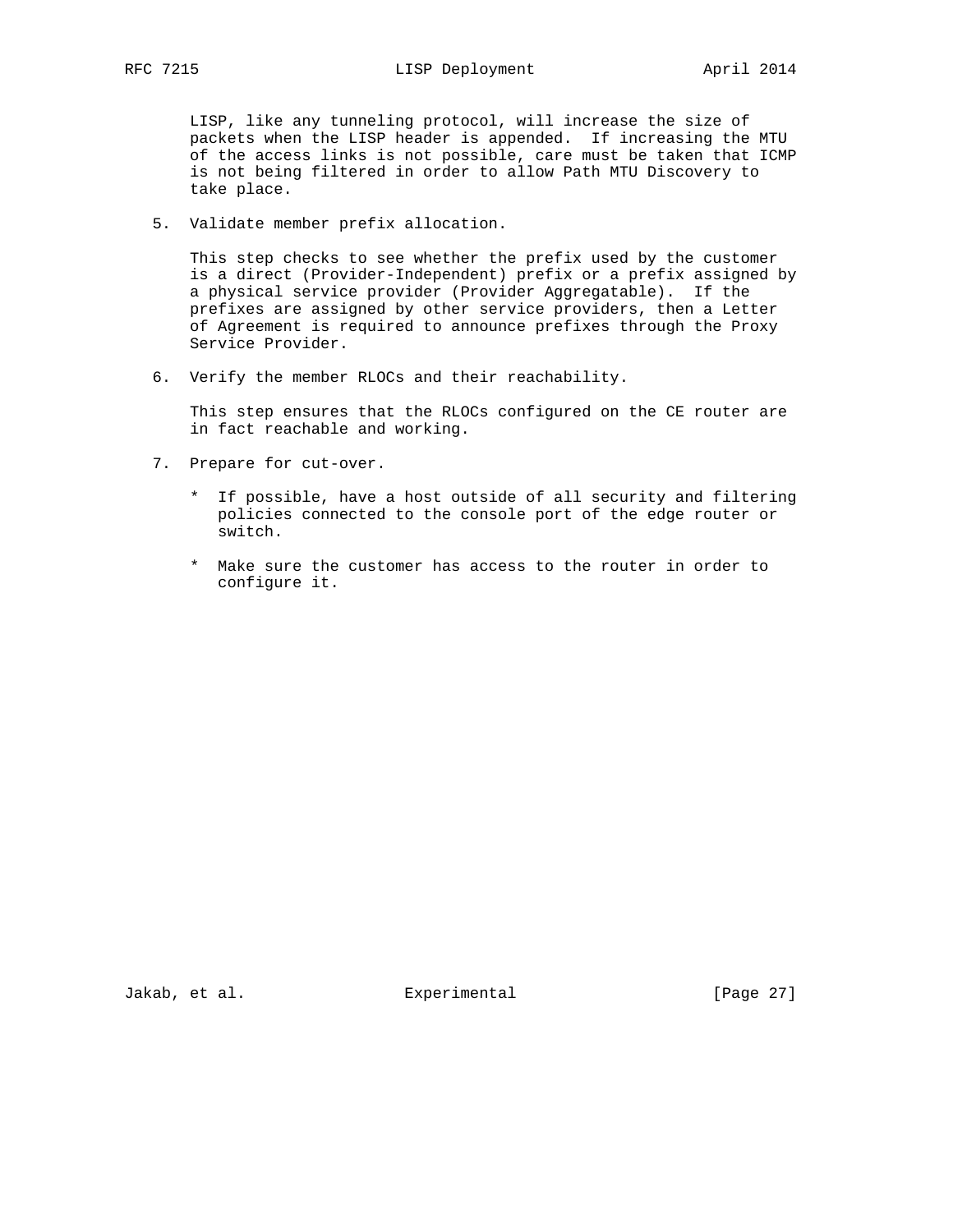- A.2. Customer Activating LISP Service
	- 1. The customer configures LISP on CE router(s) according to the configuration recommended by the service provider.

 The LISP configuration consists of the EID-Prefix, the locators, and the weights and priorities of the mapping between the two values. In addition, the xTR must be configured with Map-Resolver(s), Map-Server(s), and the shared key for registering to Map-Server(s). If required, Proxy-ETR(s) may be configured as well.

In addition to the LISP configuration:

- \* Ensure that the default routes(s) to next-hop external neighbors is included and RLOCs are present in the configuration.
- \* If two or more routers are used, ensure that all RLOCs are included in the LISP configuration on all routers.
- \* It will be necessary to redistribute the default route via IGP between the external routers.
- 2. When transition is ready, perform a soft shutdown on existing eBGP peer session(s).
	- \* From the CE router, use the LISP Internet Groper (LIG) [RFC6835] to ensure that registration is successful.
	- \* To verify LISP connectivity, find and ping LISP connected sites. If possible, find ping destinations that are not covered by a prefix in the global BGP routing system, because PITRs may deliver the packets even if LISP connectivity is not working. Traceroutes may help determine if this is the case.
	- \* To verify connectivity to non-LISP sites, try accessing a landmark (e.g., a major Internet site) via a web browser.

Jakab, et al. Subsectimental Experimental [Page 28]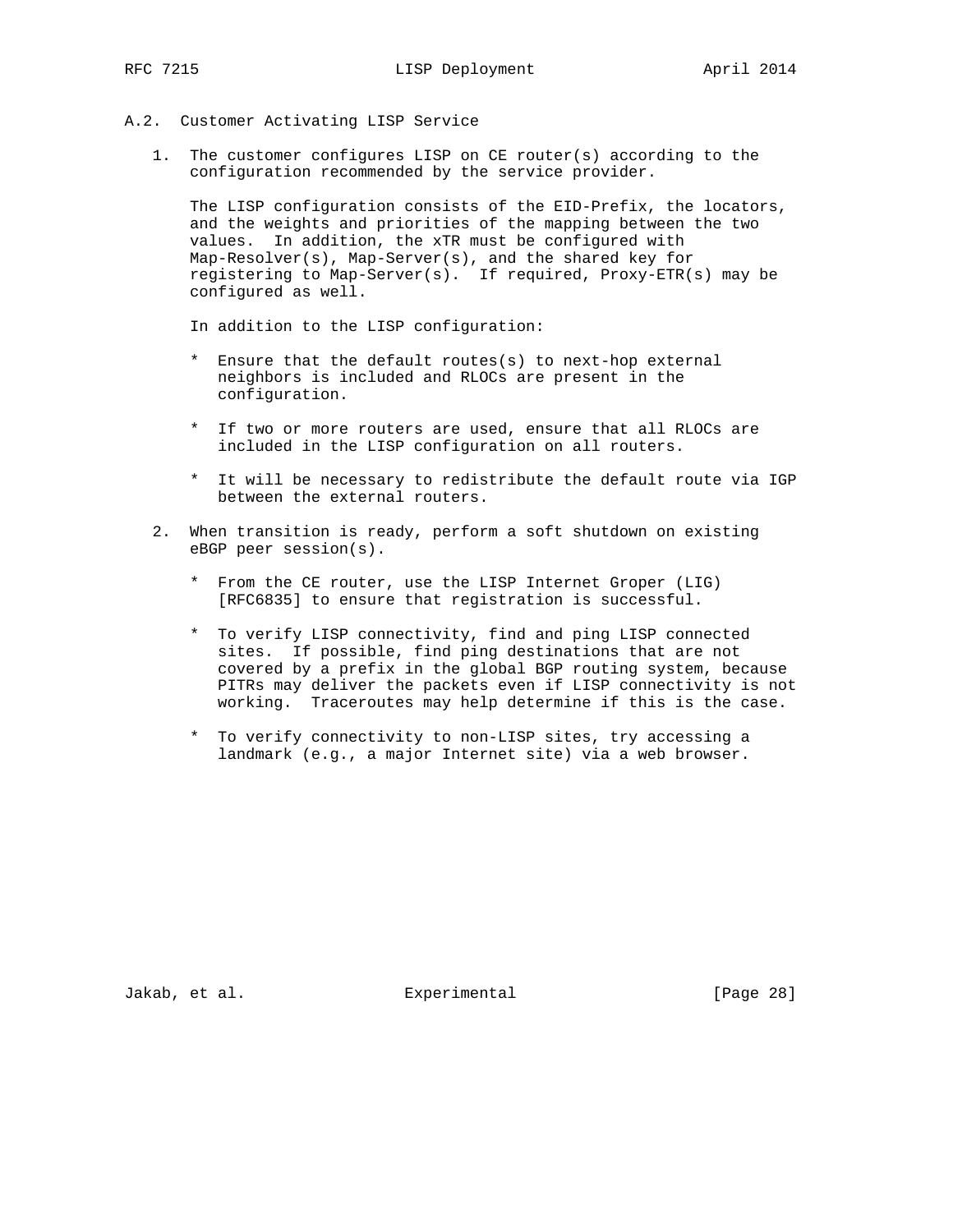- A.3. Cut-Over Provider Preparation and Changes
	- 1. Verify site configuration, and then verify active registration on Map-Server(s).
		- \* Authentication key.
		- \* EID-Prefix.
	- 2. Add EID space to map-cache on proxies.
	- 3. Add networks to BGP advertisement on proxies.
		- \* Modify route-maps/policies on PxTRs.
		- \* Modify route policies on core routers (if non-connected member).
		- \* Modify ingress policies on core routers.
		- \* Ensure route announcement in looking glass servers, RouteViews.
	- 4. Perform traffic verification test.
		- \* Ensure that MTU handling is as expected (PMTUD working).
		- \* Ensure Proxy-ITR map-cache population.
		- \* Ensure access from traceroute/ping servers around Internet.
		- \* Use a looking glass to check for external visibility of registration via several Map-Resolvers.

Jakab, et al. Subsectimental Experimental [Page 29]